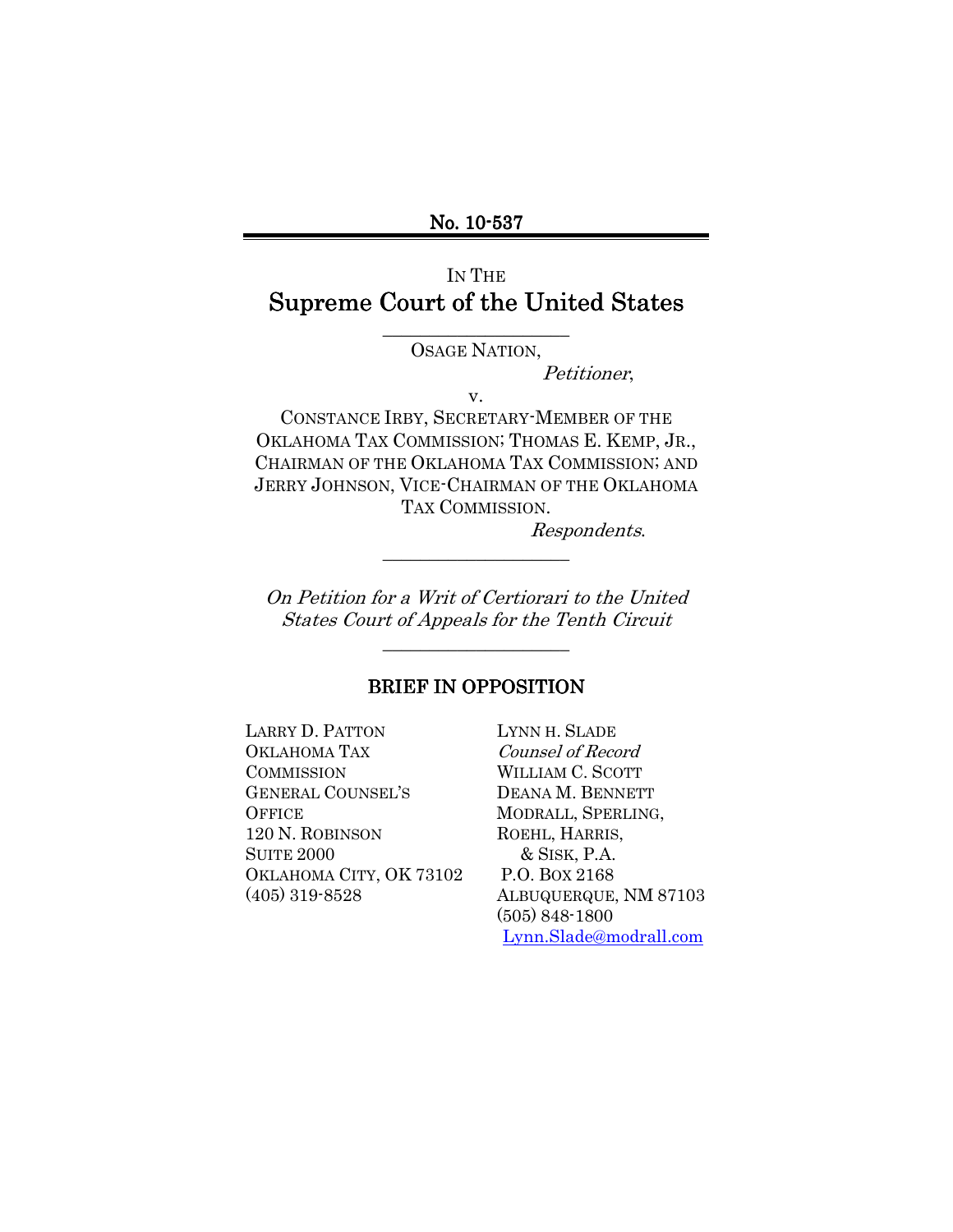#### **QUESTIONS PRESENTED**

I. Whether, notwithstanding compelling statutory text reflecting congressional intent to disestablish an Indian reservation, supported by undisputed evidence of (1) circumstances surrounding the dispositive act, (2) subsequent events immediately following the act's passage, and (3) longstanding unchallenged recognition of State jurisdiction, the decisions of this Court or any Circuit require a decision that the reservation remains intact solely because the act does not meet a newlyproposed "plain statement" standard, requiring express disestablishment language.

II. Whether, in addressing evidence of "events that occurred after passage" of an act under the analysis prescribed in Solem v. Bartlett, 465 U.S. 463 (1984), for determining whether a reservation was disestablished, a decision holding a reservation disestablished based on statutory language, undisputed evidence of contemporaneous understandings, and events immediately following the dispositive act, and longstanding recognition of State jurisdiction conflicts with the decisions of this Court or any Circuit solely because it did not accord dispositive weight to recent administrative references to a "reservation."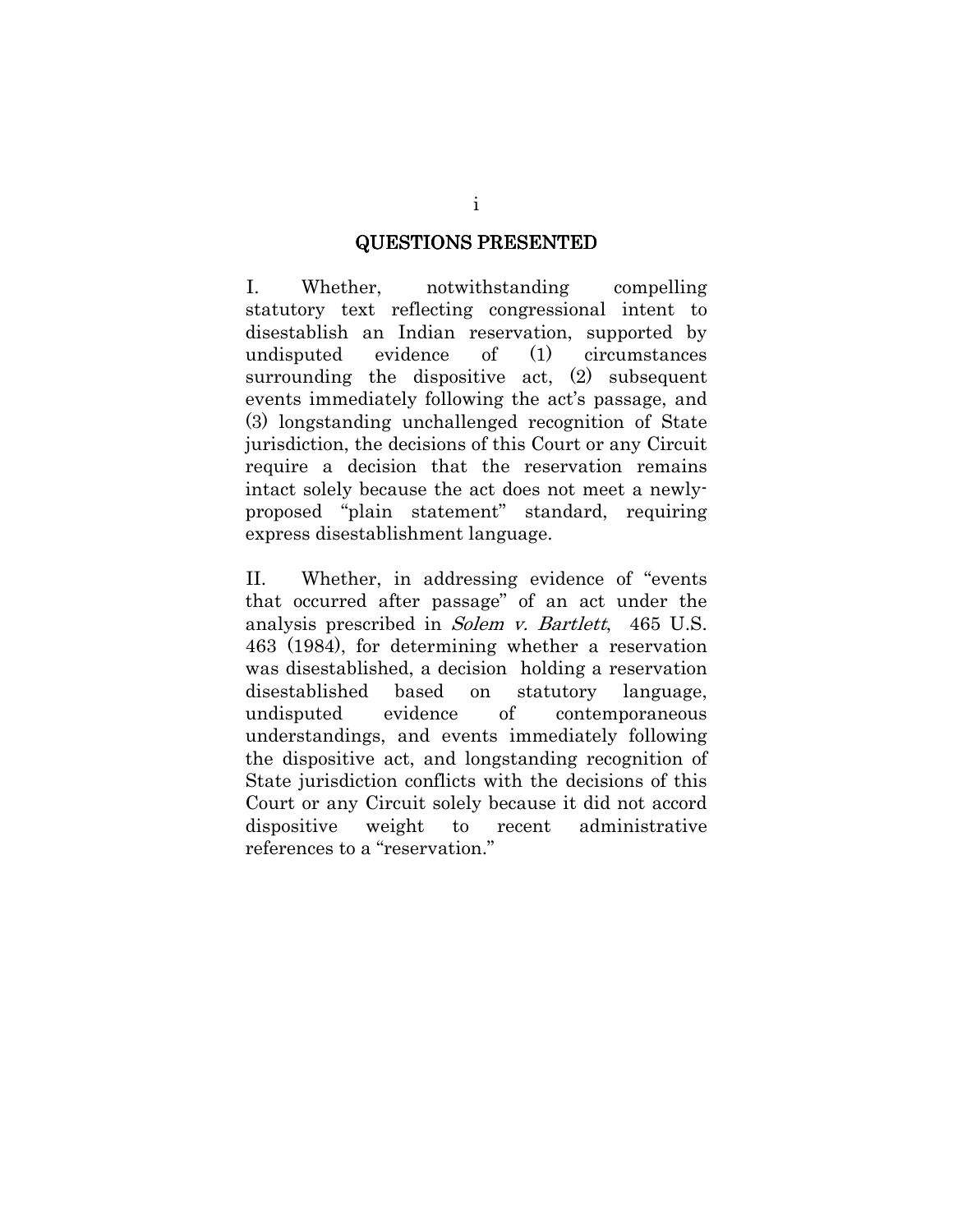# TABLE OF CONTENTS

|           | STATEMENT OF THE CASE AND                                                                       |
|-----------|-------------------------------------------------------------------------------------------------|
|           | REASONS FOR DENYING THE WRIT  4                                                                 |
| L.        | THE OPINION BELOW CORRECTLY APPLIES<br>THIS COURT'S PRECEDENT TO A UNIQUE                       |
| A.        | The Text of the Division Act<br>Demonstrates Congressional Intent to                            |
| <b>B.</b> | The Enabling Act Reinforces<br>the Intent to Disestablish  14                                   |
| C.        | The Circumstances Surrounding<br>the Division Act's Passage                                     |
| D.        | <b>Events Occurring After Passage</b><br>of the Division Act Confirm                            |
| Е.        | Opinions of Historians Support<br>the Tenth Circuit's Conclusion 24                             |
| F.        | Petitioner's Evidence of Recent<br>and Ambiguous References to<br>an "Osage Reservation" Is Not |

ii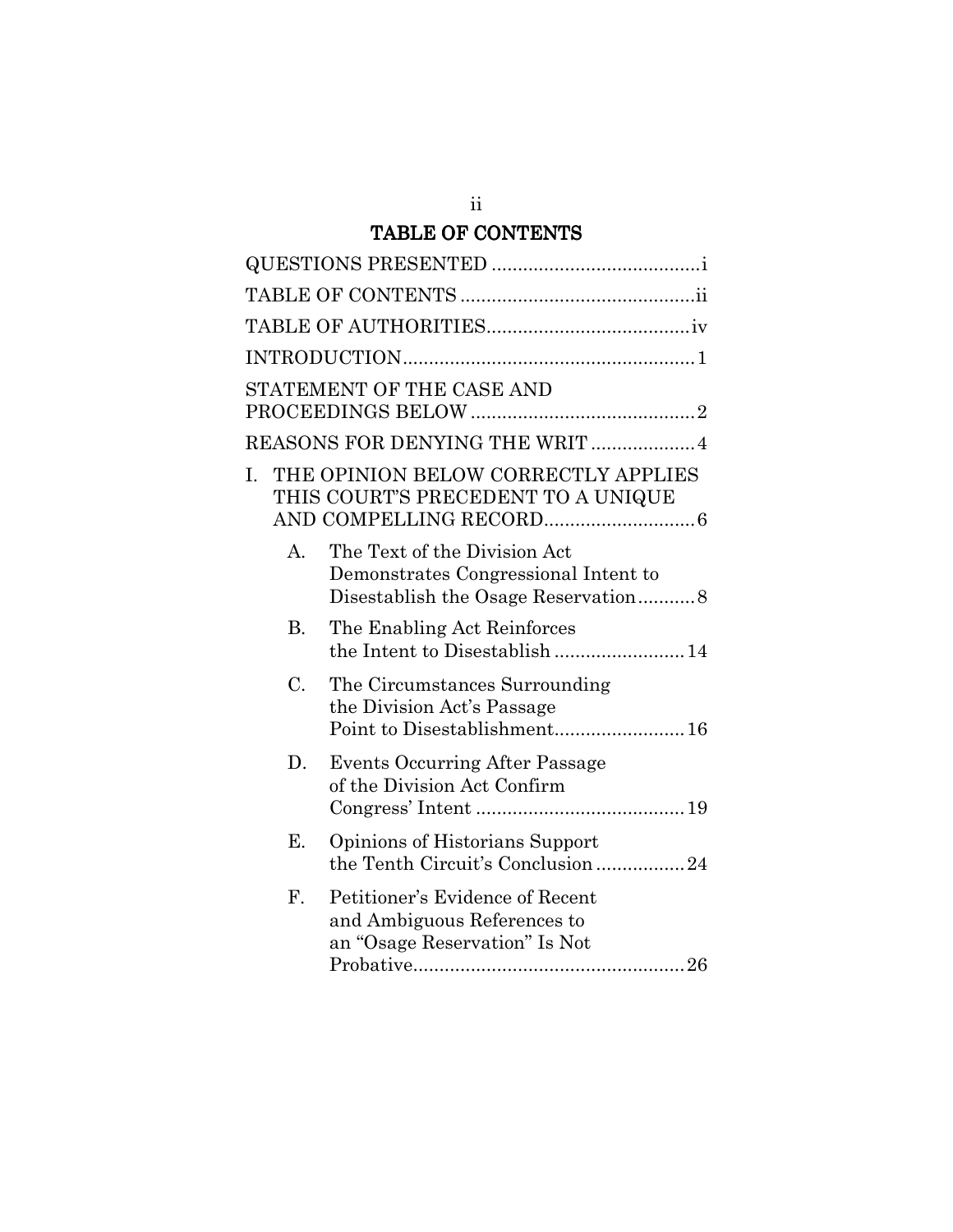| II. THE OPINION BELOW DOES NOT                                            |  |
|---------------------------------------------------------------------------|--|
| CONFLICT WITH DECISIONS OF                                                |  |
|                                                                           |  |
| <b>III.THIS CASE DOES NOT PRESENT A</b><br>SUBSTANTIAL FEDERAL QUESTION33 |  |
|                                                                           |  |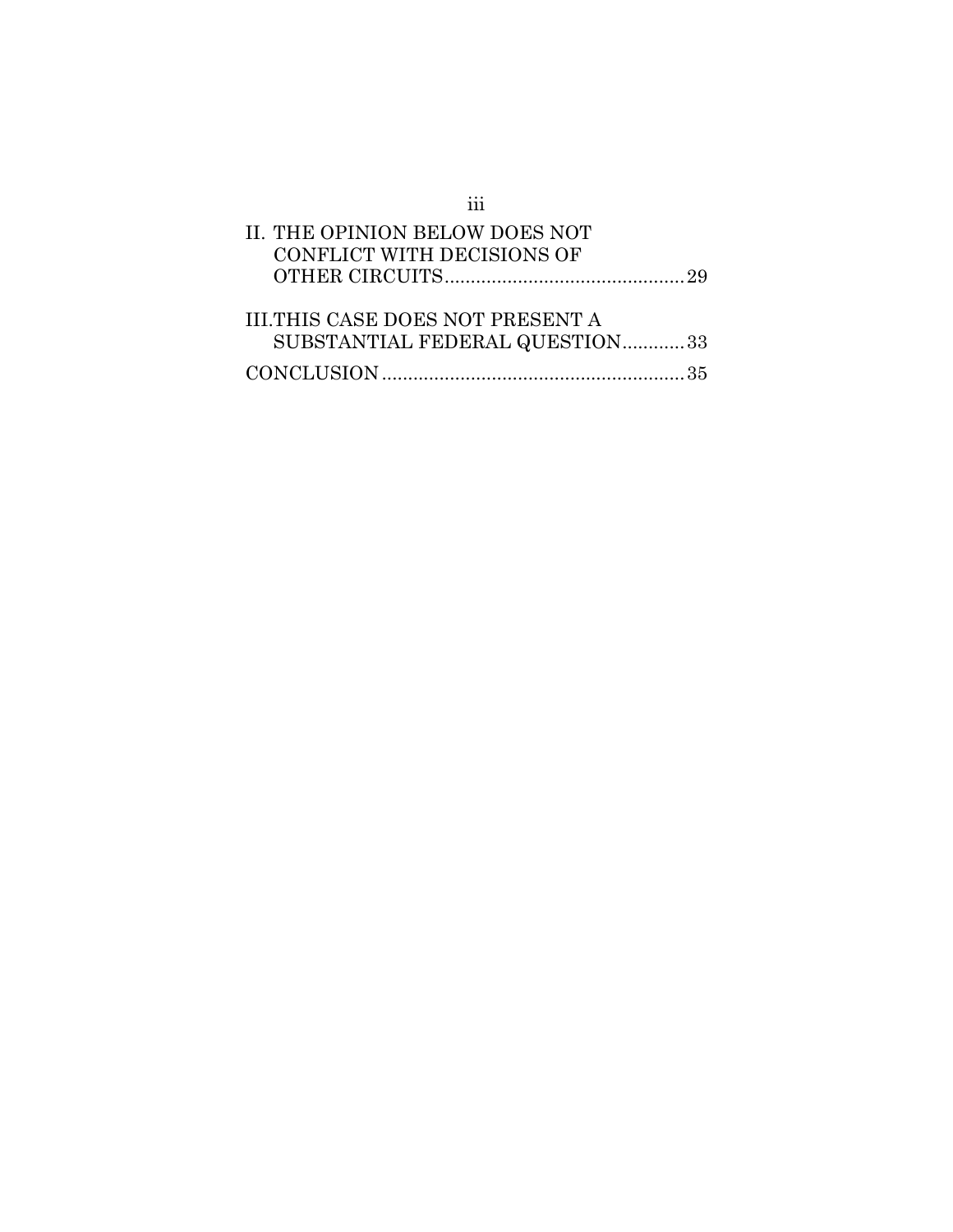# TABLE OF AUTHORITIES

## Cases

| Chouteau v. Burnet,                                                            |
|--------------------------------------------------------------------------------|
| City of Sherrill v. Oneida Indian Nation,                                      |
| Cotton Petroleum Corp. v. New Mexico,                                          |
| DeCoteau v. District County Court,                                             |
| Hagen v. Utah,                                                                 |
| Leahy v. State Treasurer of Okla.,                                             |
| Logan v. Andrus,                                                               |
| Lone Wolf v. Hitchcock,                                                        |
| Madison County v. Oneida Indian Nation,<br>No. 1072, 79 USLW 3062,             |
| McCurdy v. United States,                                                      |
| Minnesota v. Mille Lacs Band of<br>Chippewa Indians, 526 U.S. 172 (1999) 29-30 |
| Oneida Indian Nation v. New York,                                              |

## iv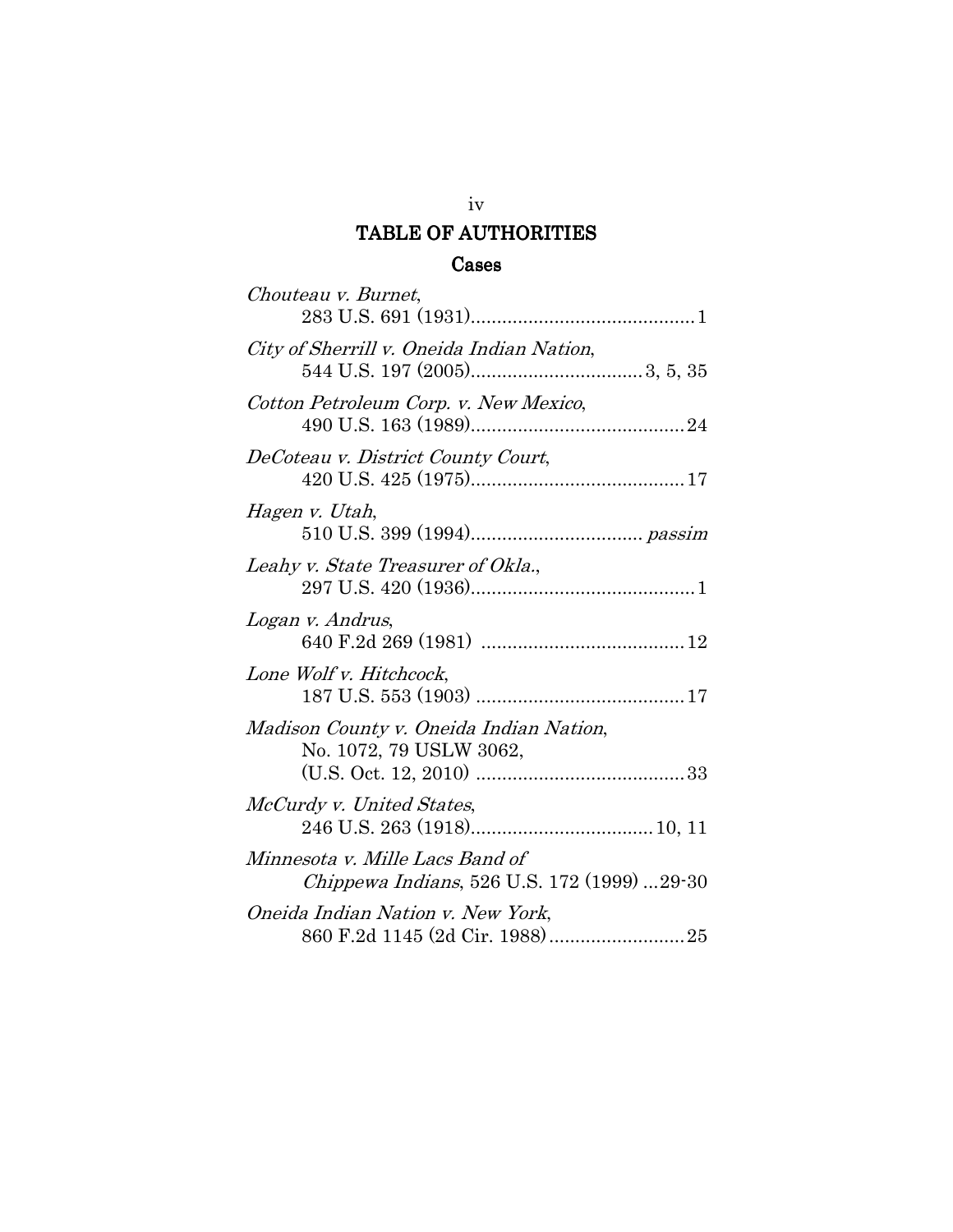| Oneida Indian Nation v. City of Sherrill,<br>337 F.3d 139 (2nd Cir. 2003),<br>rev'd on other grounds,                                                    |
|----------------------------------------------------------------------------------------------------------------------------------------------------------|
| Rosebud Sioux Tribe v. Kneip,<br>430 U.S. 584 (1977) 17, 19, 20, 23, 33, 34                                                                              |
| Seymour v. Superintendent of Wash. State<br>Penitentiary, 368 U.S. 351 (1962) 10                                                                         |
| Solem v. Bartlett,                                                                                                                                       |
| South Dakota v. Yankton Sioux Tribe,                                                                                                                     |
| United States v. Bd. of Cnty. Comm'rs,<br>193 F. 485 (W.D. Okla. 1911),<br>aff'd, 216 F. 883 (8th Cir. 1914),<br>app. dismissed, 244 U.S. 663 (1917)  14 |
| United States v. Mason,                                                                                                                                  |
| United States v. Webb,<br>219 F.3d 1127 (9th Cir. 2000) 25, 31                                                                                           |
| West v. Okla. Tax Comm'n,                                                                                                                                |
| Wisconsin v. Stockbridge-Munsee Cmty.,<br>554 F.3d 657 (7th Cir. 2009) 33                                                                                |
| Yankton Sioux Tribe v. Podhradsky,<br>529 F. Supp. 2d 1040 (D.S.D. 2007) 31                                                                              |
| Yankton Sioux Tribe v. Gaffey,<br>188 F.3d 1010 (8th Cir. 1999) 31-33                                                                                    |
| Yankton Sioux Tribe v. Podhradsky,                                                                                                                       |

v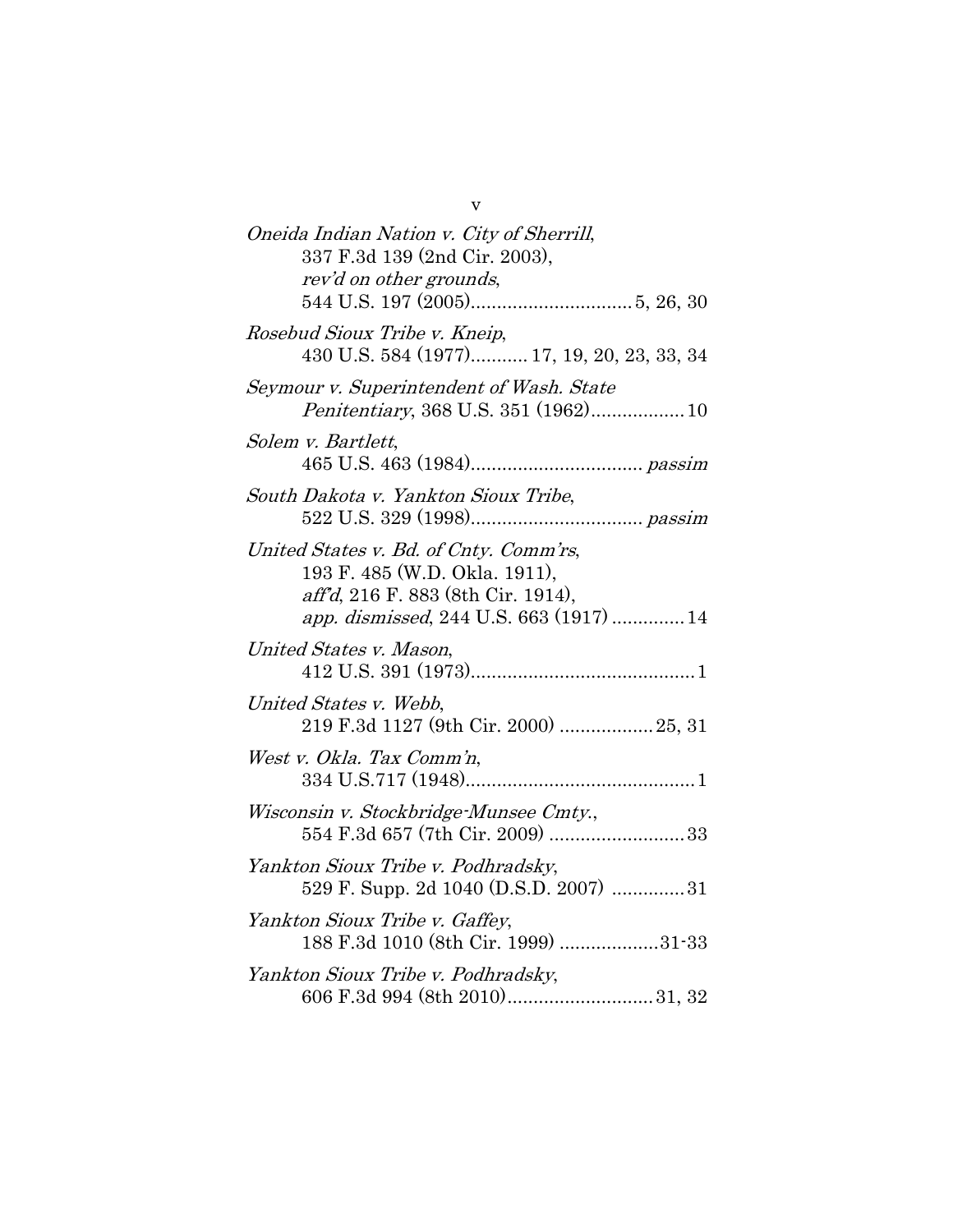| Yellowbear v. Wyoming, |  |
|------------------------|--|
|                        |  |

# Statutes

vi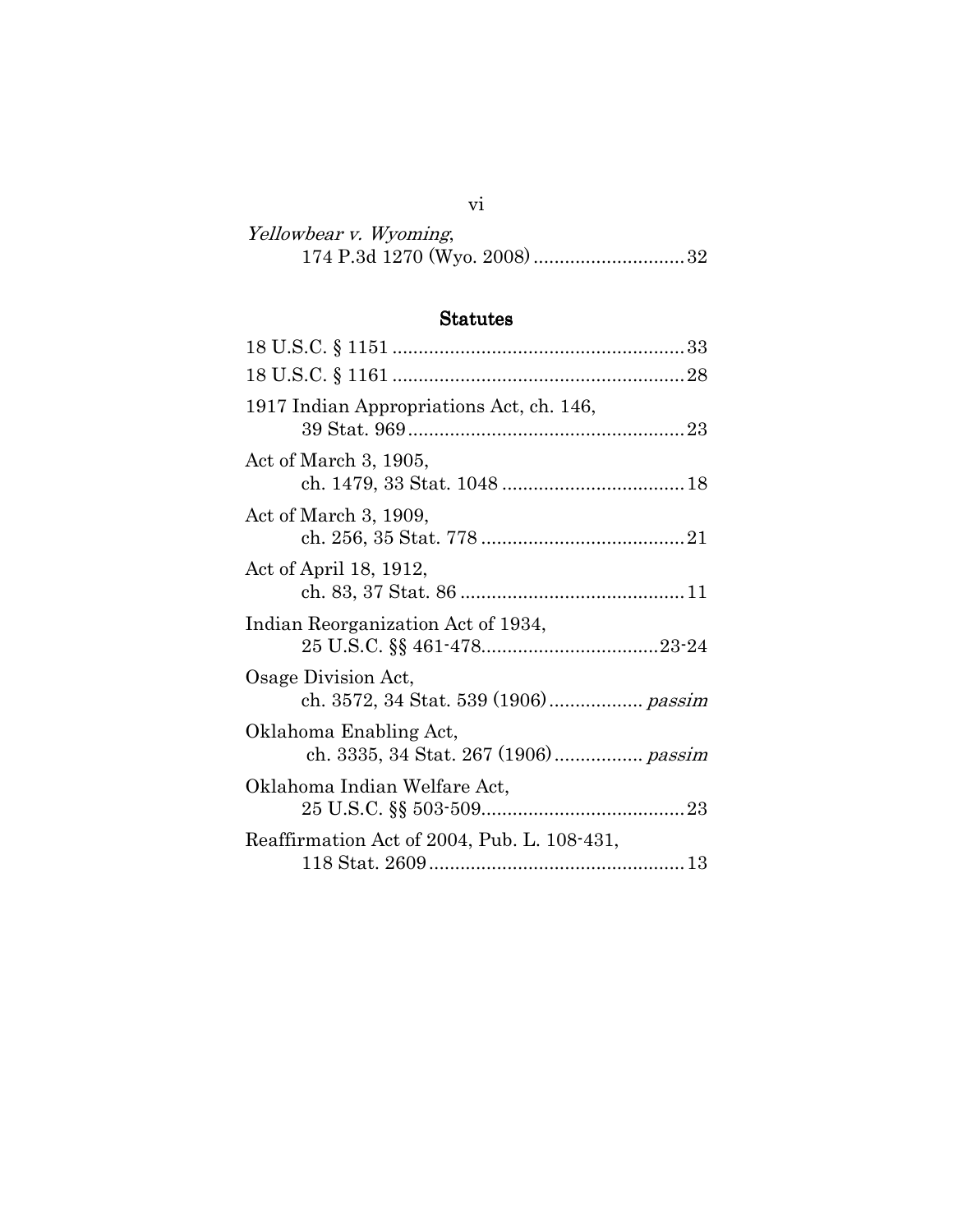# **Other Authorities**

| Osage Nation of Indians Judgment Funds:<br>Hearings on S. 1456 and S. 3234,<br>Before the Subcomm. on Indian Affairs, |
|-----------------------------------------------------------------------------------------------------------------------|
|                                                                                                                       |
| W. David Baird,                                                                                                       |
| Berlin B. Chapman, "Dissolution of the Osage<br>Reservation," Chronicles of                                           |
| Cohen's Handbook of Federal Indian Law                                                                                |
| Cohen's Handbook of Federal Indian Law<br>(Nell Jessup Newton et al. eds., 2005)12                                    |
| Francis Paul Prucha,<br>The Great Father (1984)  16, 25                                                               |
| Terry P. Wilson,<br>The Underground Reservation:                                                                      |

## vii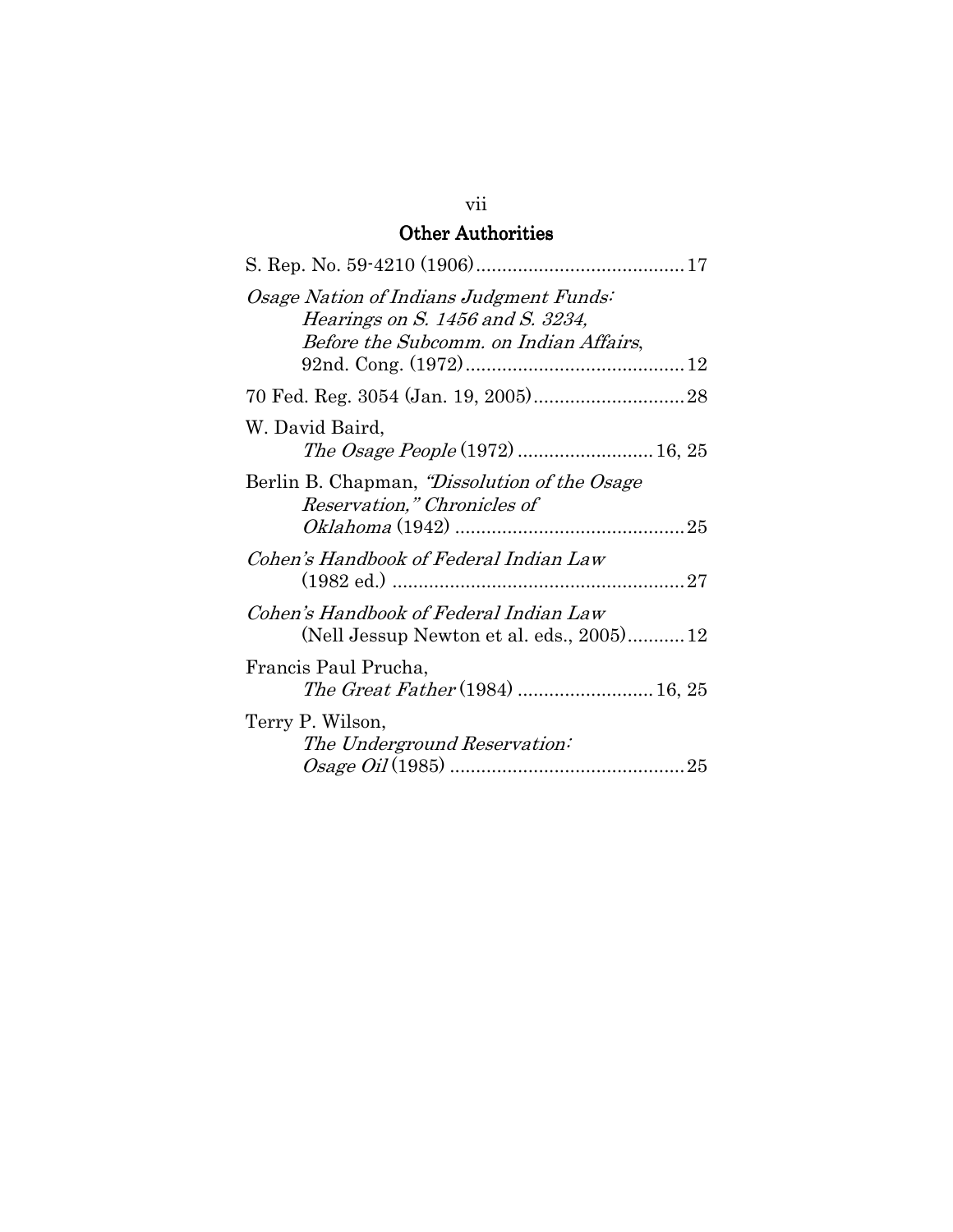#### INTRODUCTION

More than 70 years ago, this Court held the State of Oklahoma may tax the income of an Osage Nation member derived within Osage County. See Leahy v. State Treasurer of Okla., 297 U.S. 420, 421 (1936). Since Leahy, this Court has repeatedly reaffirmed Oklahoma's taxation of Osage members in Osage County.1 Now, nearly a century after passage of the Osage Division Act2 ("Division Act"), the Osage Nation challenges the same tax this Court upheld in Leahy, asserting all of Osage County, Oklahoma, remains a reservation. The Court of Appeals' wellreasoned opinion ("Opinion") correctly rejected the Nation's effort, holding that the Division Act, complemented by the contemporaneous Oklahoma Enabling Act3 ("Enabling Act"), reflected Congress' intent to strip the Osage Tribe of tribal properties, transmute the Osage Reservation into Osage County, Oklahoma, and thereby disestablish the Reservation. In this case, addressing only privately owned fee lands, and not the few remaining trust or restricted lands, the courts below correctly declined to overturn more than a century of reliance on the understanding that the Reservation had been disestablished and reaffirmed Oklahoma's ability to tax income of Osage members who neither work nor reside on trust or restricted lands in Osage County.

<sup>1</sup> United States v. Mason, 412 U.S. 391, 397 (1973) (Oklahoma estate tax); West v. Okla. Tax Comm'n, 334 U.S. 717, 726 (1948) (same); Chouteau v. Burnet, 283 U.S. 691, 695-96 (1931) (federal income tax).

<sup>2</sup> Ch. 3572, 34 Stat. 539 (1906) ("An Act For the division of the lands and funds of the Osage Indians in Oklahoma Territory and for other purposes.").

<sup>3</sup> Ch. 3335, 34 Stat. 267 (1906).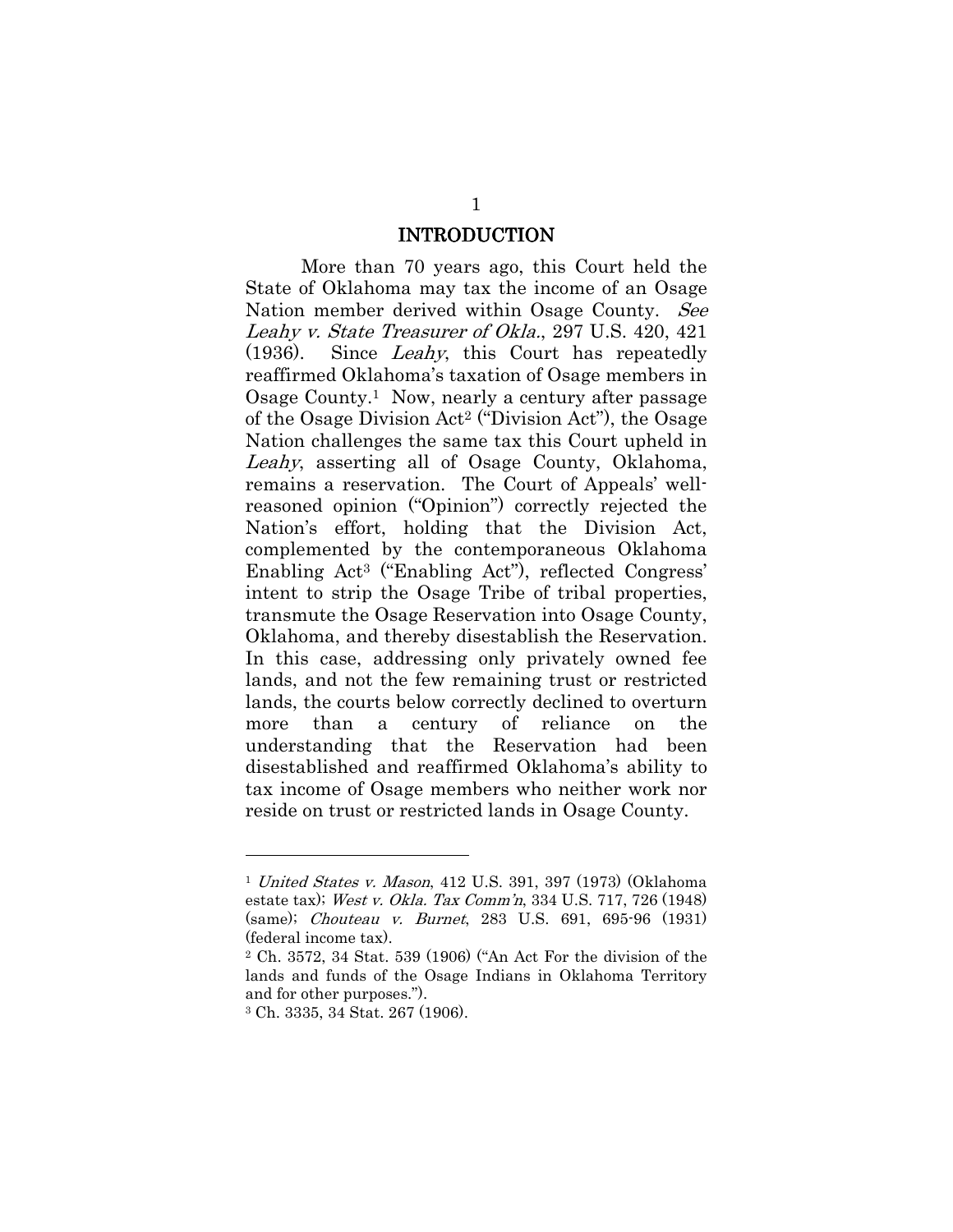# STATEMENT OF THE CASE AND PROCEEDINGS BELOW

This case was decided on the Alternative Motion for Summary Judgment of the Respondents, Constance Irby, Thomas E. Kemp, and Jerry Johnson,4 Commissioners of the Oklahoma Tax Commission ("Commissioners"), supported by affidavits of a prominent historian, a demographer, and an expert on pertinent land records. In response, Petitioner submitted no contradictory affidavits and did not object to the Commissioners' evidence. Later, Petitioner filed an untimely motion to strike portions of the Commissioners' evidence, which the district court denied in material part. Petitioner did not appeal that decision. C.A. Supp. App. 65.5 Consequently, the undisputed record before the Court of Appeals established that the evidentiary factors this Court requires be considered, see Solem v. Bartlett, 465 U.S. 463, 470-71 (1984), point unequivocally to disestablishment.

The district court, recognizing the case concerned only taxation arising from fee lands, Pet. App. 33a, analyzed extensively the text of the Division Act, which "retained certain small tracts for tribal use and occupancy," but "transferred nearly all

<sup>4</sup> The caption of the Opinion below and of the Petition incorrectly identify Respondent Jerry Johnson as "Warden" and as "Vice-Chairman" of the Commission. The title, "Warden," is incorrect.

<sup>5</sup> This brief cites to the record before the Tenth Circuit as follows: "C.A. App." (Appendix for Appellant); "C.A. Add." (Addendum for Opening Brief of Appellant); and "C.A. Supp. App." (Appellees' Supplemental Appendix); C.A. Supp. Add. (Appellees' Supplemental Appendix). Citations to the Appendix attached to the Petition are "Pet.App."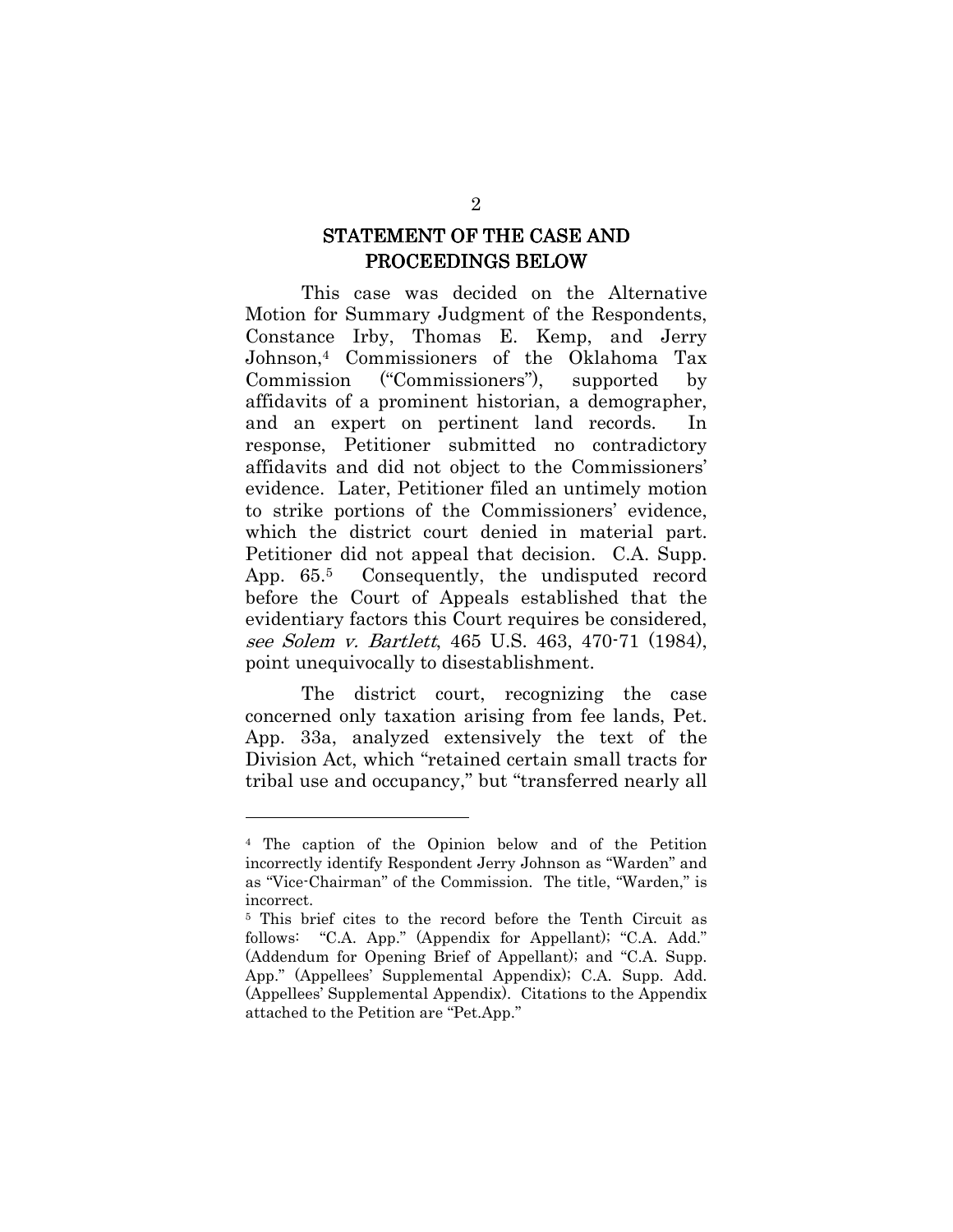tribal lands to its members." Id. at 36a. Most allotted lands were "surplus lands," and, upon issuance of a certificate of competency, the allottee could "sell and convey" the surplus lands, which would "become subject to taxation." Id. at 38a. "While the minerals underlying the former tribal lands were reserved to the Nation, all royalties [were to be] distributed to the individual members." Id. at 39a. "Although the Act contemplated a continuing tribal government, it left few powers to exercise." Id. at 40a. And the Enabling Act "earlier in the same month had subjected the Osage lands to Oklahoma law and Oklahoma courts." Id. Consequently, the Division Act "and surrounding circumstances establish Congress' plain intent to terminate the Nation's reservation."<sup>6</sup> Id. at 37a.

The Court of Appeals affirmed. Pet. App. 3a-23a. Unlike the district court, which found an unambiguous intent to disestablish, and, contrary to Petitioner's claim that the Court of Appeals found the Act "silent and unambiguous," Pet. 8, the Court of Appeals plainly found the Act ambiguous, Pet. App. 14a. Consequently, the Court of Appeals reviewed uncontroverted evidence of "circumstances surrounding passage of the Act," *id.*, concluding that "legislative history and the negotiation process make clear that all the parties at the table understood the

<sup>6</sup> The district court concluded the Nation's long delay in asserting its reservation status claim and the State's and nonmembers' substantial reliance on the understanding that the County was not a reservation established that the equitable defense recognized in City of Sherrill v. Oneida Indian Nation, 544 U.S. 197, 214 (2005), barred the Osage claim. Pet. App. 56a. The Tenth Circuit, having affirmed on disestablishment grounds, declined to reach the equitable ruling. Pet. App. 23a.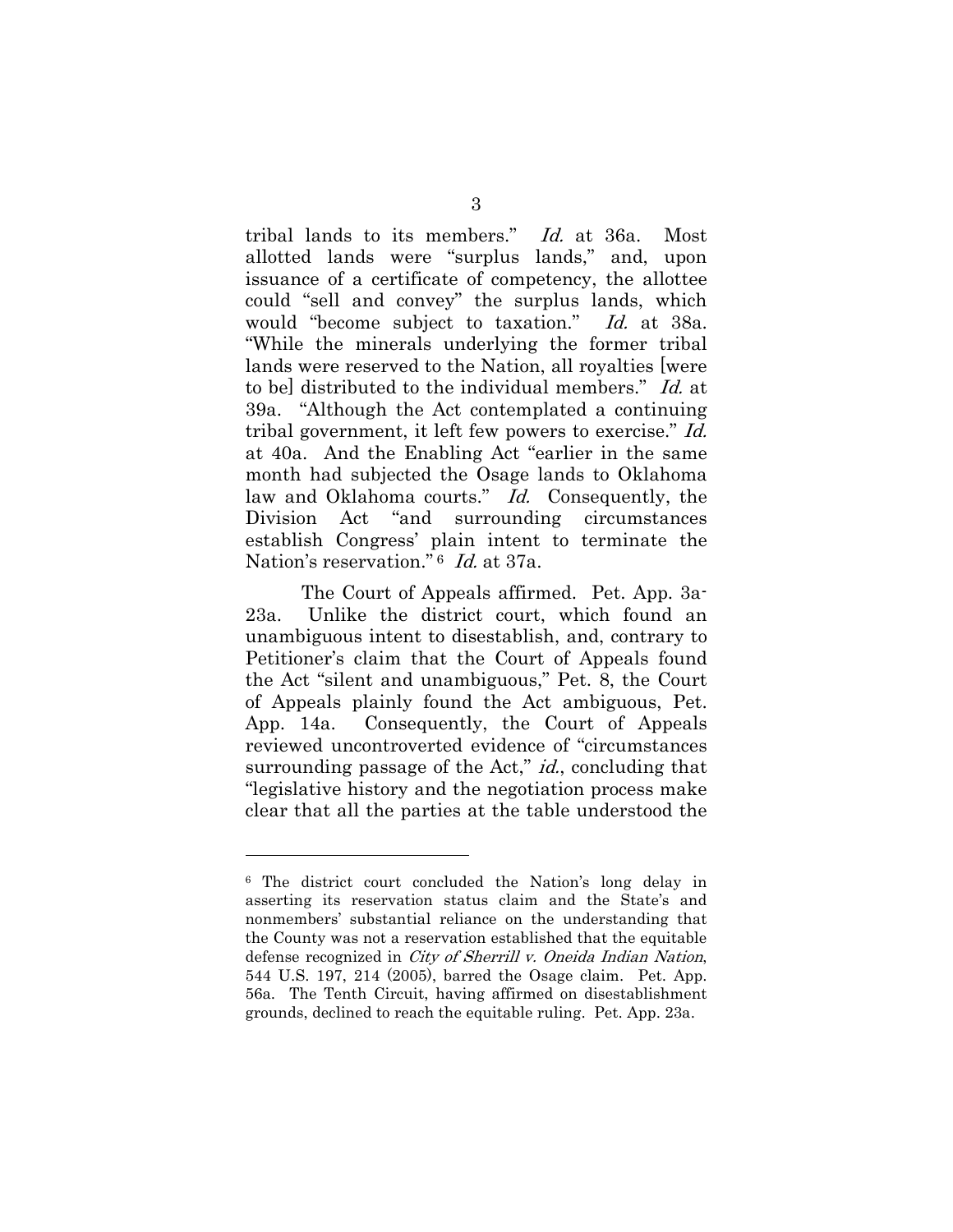Osage reservation would be disestablished." Id. at 17a. It also reviewed the uncontroverted record of events occurring immediately after 1906 and found that "federal officials responsible for the Osage lands repeatedly referred to the area as a 'former reservation' under state jurisdiction," *id.* at 20a, that "uncontested population demographics demonstrate a dramatic shift . . . immediately following the passage of the [Act]," id. at 21a, and that "[I]and ownership also dramatically shifted from tribal members to nonmembers through certificates of competency." Id. at 22a. Rejecting Petitioner's reliance on recent federal actions, id. at 19a, the Court of Appeals held "the Osage reservation has been disestablished by Congress." Id. at 22a.

#### REASONS FOR DENYING THE WRIT

Petitioner, facing Commissioners' uncontroverted record on every element under this Court's precedents, advocates an unsupportably narrow view of this Court's disestablishment jurisprudence. Complaining that "[n]one of the statements  $\text{lin}$  the Act even mentions disestablishment," Pet. 19, Petitioner contends that this Court has imposed "clear statement requirements that cannot be satisfied by extratextual, second- and third- hand material." Id. at 13. But the Court has expressly rejected such a "plain statement" rule, Hagen v. Utah, 510 U.S. 399, 411-12 (1994), and has implicitly rejected any such requirement in recent and directly relevant guidance, South Dakota v. Yankton Sioux Tribe, 522 U.S. 329, 351 (1998): "Even in the absence of a clear expression of congressional purpose in the text of a surplus land Act, unequivocal evidence derived from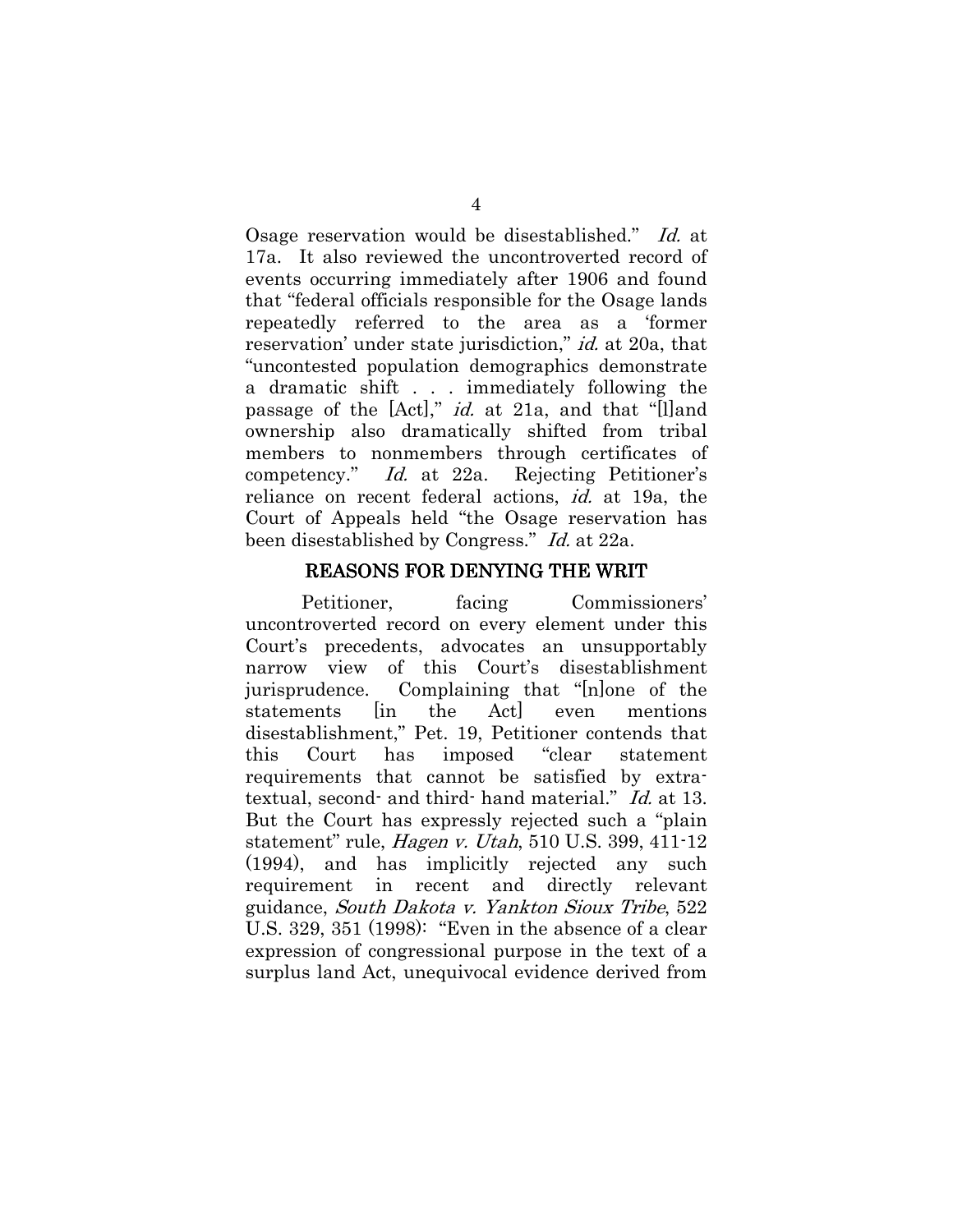the surrounding circumstances may support the conclusion that a reservation has been diminished."

Mischaracterizing the decisions below, Petitioner disregards substantial textual expressions of intent to terminate the Reservation plainly reflected in the Act's express terms, legislative history, and the contemporaneous Enabling Act. Disregarding its own proposed interpretive rule, Petitioner relies on inherently ambiguous or merely geographic references in the Act and modern administrative and Congressional materials, and invokes current "Executive Branch" views, evidence that this Court and others have found to be unreliable indicators of the intent of an allotment era Congress. Yankton Sioux, 522 U.S. at 355 ("[T]he views of a subsequent Congress form a hazardous basis for inferring the intent of an earlier one."); Oneida Indian Nation v. City of Sherrill, 337 F.3d 139, 162 (2nd Cir. 2003) ("Oneida"), rev'd on other grounds, City of Sherrill v. Oneida Indian Nation, 544 U.S. 197 (2005).

The cases Petitioner cites from other Circuits apply the same precedents of this Court to materially different statutes and significantly different records; they reflect different outcomes, not different rules of law. On the undisputed record below, the Opinion is an unexceptional application of existing law. It does not conflict with the decisions of this Court or any other Circuit and does not present a substantial federal question.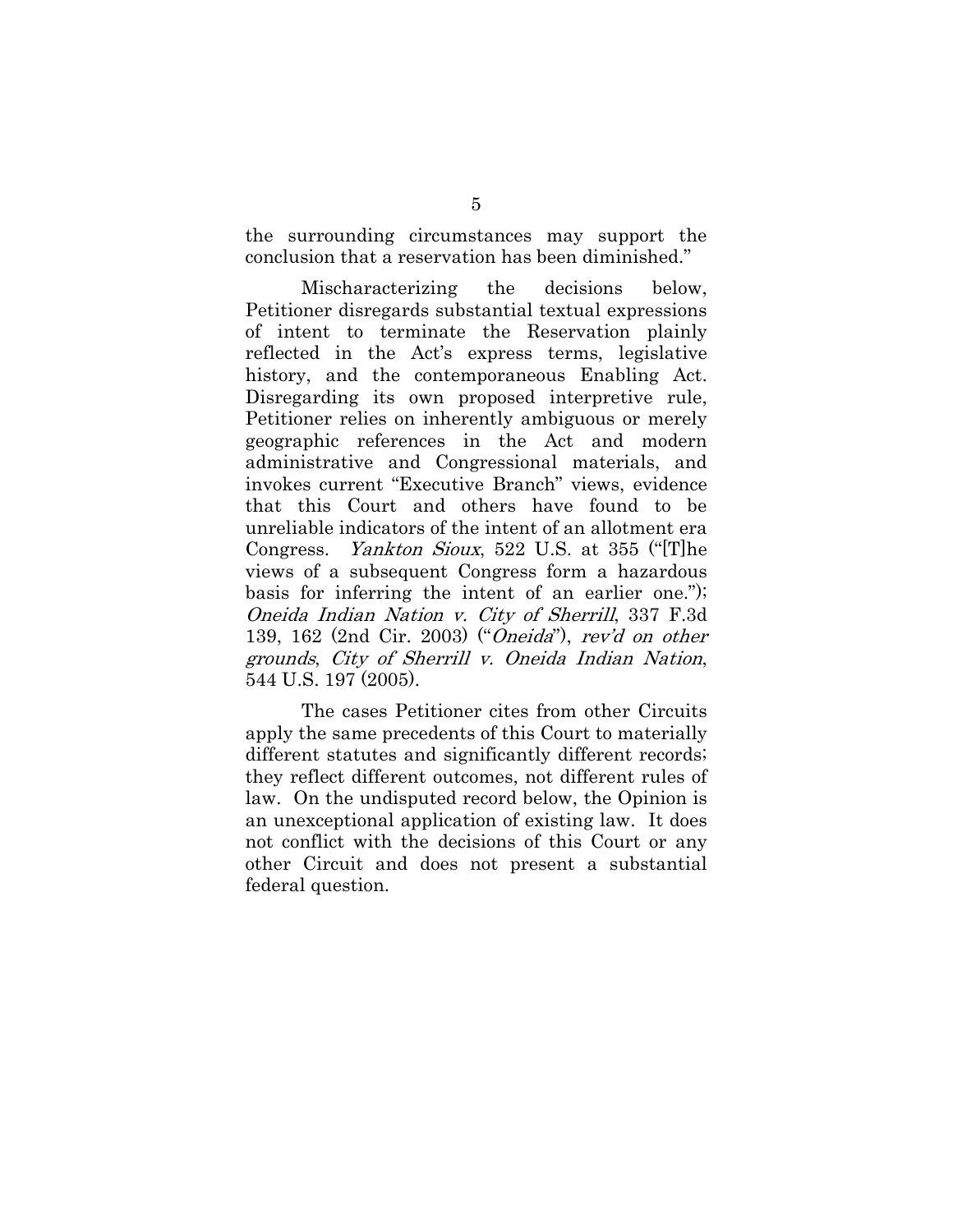## I. THE OPINION BELOW CORRECTLY APPLIES THIS COURT'S PRECEDENT TO A UNIQUE AND COMPELLING RECORD.

 The Petition recognizes only portions of this Court's three-part "fairly clean analytical structure" for analyzing disestablishment cases. See Solem, 465 U.S. at 470. The decisions below, however, adhered faithfully to the analysis Solem and this Court's other precedents prescribe, looking to the language of the Division Act, the contemporaneous understanding of the impact of the Act, including the negotiations leading to enactment and its legislative history, events immediately following the Act's passage, including subsequent treatment and jurisdictional understandings regarding the area. Id. at 470-71.

First, "[t]he most probative evidence of congressional intent is the statutory language used to open the Indian lands." Id. Solem cautions that courts cannot expect Congress to have used specific language "detail[ing] whether opened lands retained reservation status or were divested of all Indian interests." Id. at 468 ("Congress naturally failed to be meticulous in clarifying whether a particular piece of legislation formally sliced a certain parcel of land off one reservation."). Thus, "explicit language of cession and unconditional compensation are not prerequisites for a finding of diminishment." Id. at 471.

Second, *Solem* recognizes,

When events surrounding passage of the [dispositive] Act—particularly the manner in which the transaction was negotiated with the tribes involved and the tenor of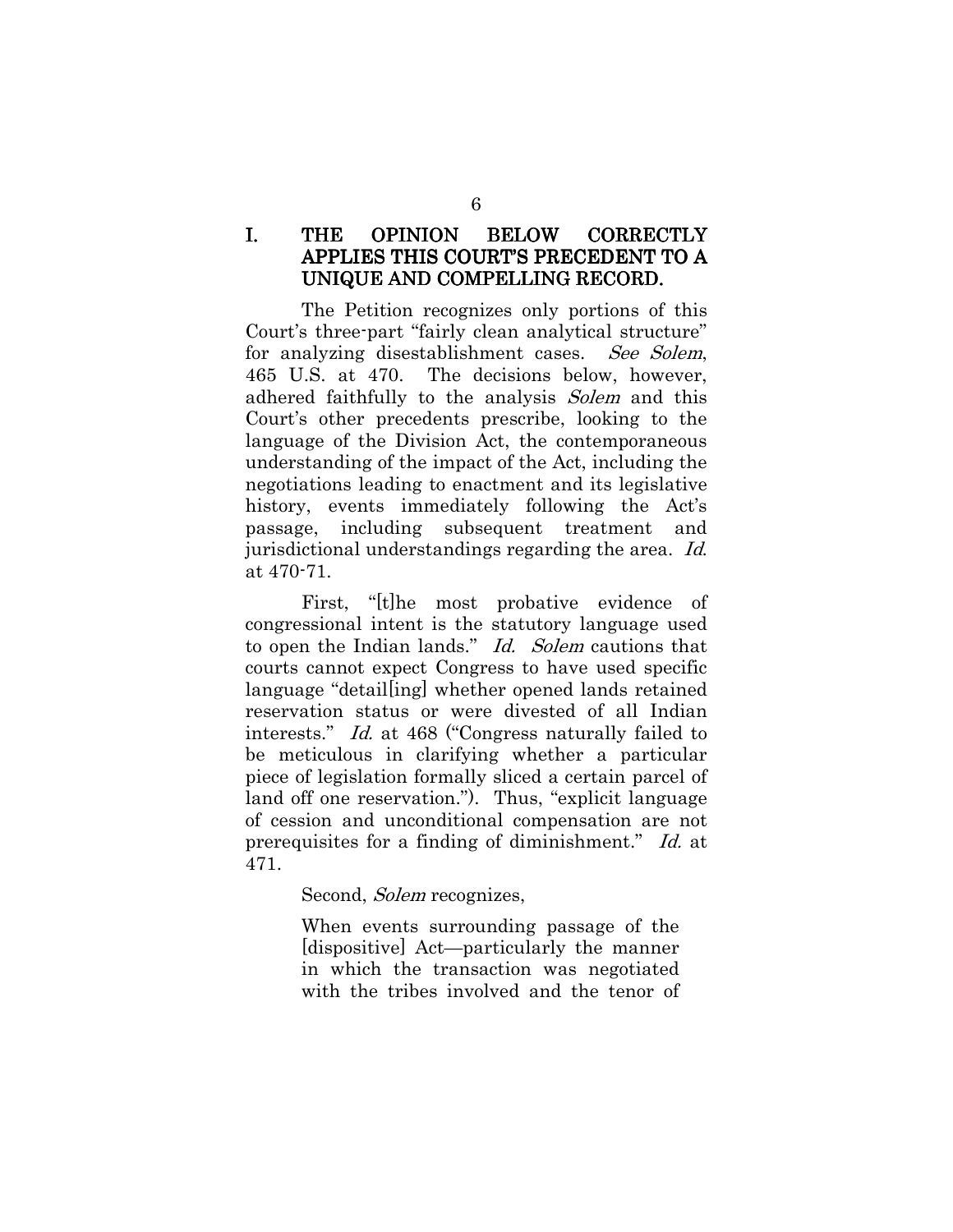the legislative Reports presented to Congress—unequivocally reveal a widelyheld contemporaneous understanding that the affected reservation would shrink as a result of the proposed legislation, we have been willing to infer that Congress shared the understanding that its action would diminish the reservation, notwithstanding the presence of statutory language that would otherwise suggest reservation boundaries remained unchanged.

Id. Third, Solem also sanctions looking, "to a lesser extent," to "events that occurred after the passage of [the dispositive] Act to decipher Congress' intentions." Id. at 470-71. And, Solem "recognized that who actually moved into opened reservation lands is also relevant to deciding whether a [dispositive] Act diminished a reservation." Id. at 471.

The Petition advances an analysis that cannot be harmonized with Solem. This Court has rejected Petitioner's contentions that the Court requires specific language of disestablishment or termination and that it imposes a "plain statement" rule. In Hagen, the Court reiterated that it has "never required any particular form of words before finding diminishment." 510 U.S. at 411; see also Yankton Sioux, 522 U.S. at 344-45 (collecting authorities and recognizing the Supreme Court has "construe[d]" language that "indicates diminishment" from Acts that do not explicitly terminate, abolish, disestablish). Consequently, "evidence derived from the surrounding circumstances may support the conclusion that a reservation has been diminished." Yankton Sioux, 522 U.S. at 351. In case after case,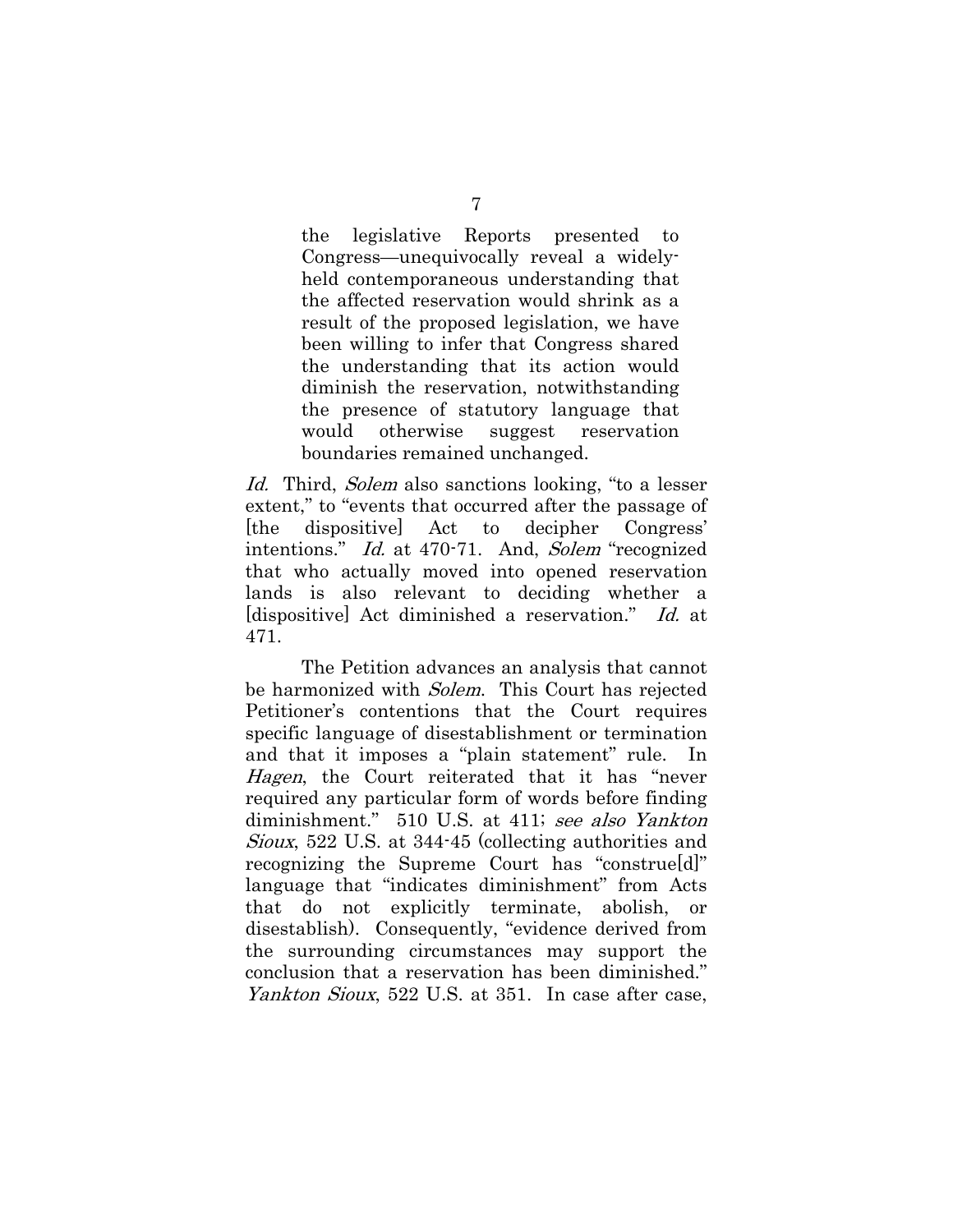this Court construed differing statutory language and unique historical records to divine congressional intent, recognizing that a disestablishment analysis is necessarily fact-specific. Solem, 465 U.S. at 469 (the effect of an "Act depends on [its] language and the circumstances underlying its passage").

As the courts below determined, the Division Act's compelling indications of Congress' intent to disestablish and the substantial and uncontroverted record regarding each factor of the *Solem* test point unequivocally to the disestablishment of the Osage Reservation. This case does not call for the Court to revisit its repeatedly articulated guidance.

## A. The Text of the Division Act Demonstrates Congressional Intent to Disestablish the **Osage Reservation.**

Petitioner ignores the district court's extensive statutory analysis and mischaracterizes the Court of Appeals' opinion as concluding the Act is "silent and unambiguous" as to continued reservation status. Pet. 8. Petitioner is wrong on this crucial point. Although the district court found the Act, correctly in the Commissioners' view, unambiguously intended disestablishment, Pet. App. 37a-42a, the Court of Appeals concluded "the operative language of the statute does not unambiguously suggest diminishment or disestablishment" and proceeded to address the standards applicable "if the statute is ambiguous." Pet. App 14a-22a. The Court of Appeals did not find "no ambiguity in statutory text." Pet. 10. The Act either unambiguously intends disestablishment or is, at a minimum, ambiguous on that intent, because the express terms of the Act convey substantial congressional intent to disestablish the Reservation.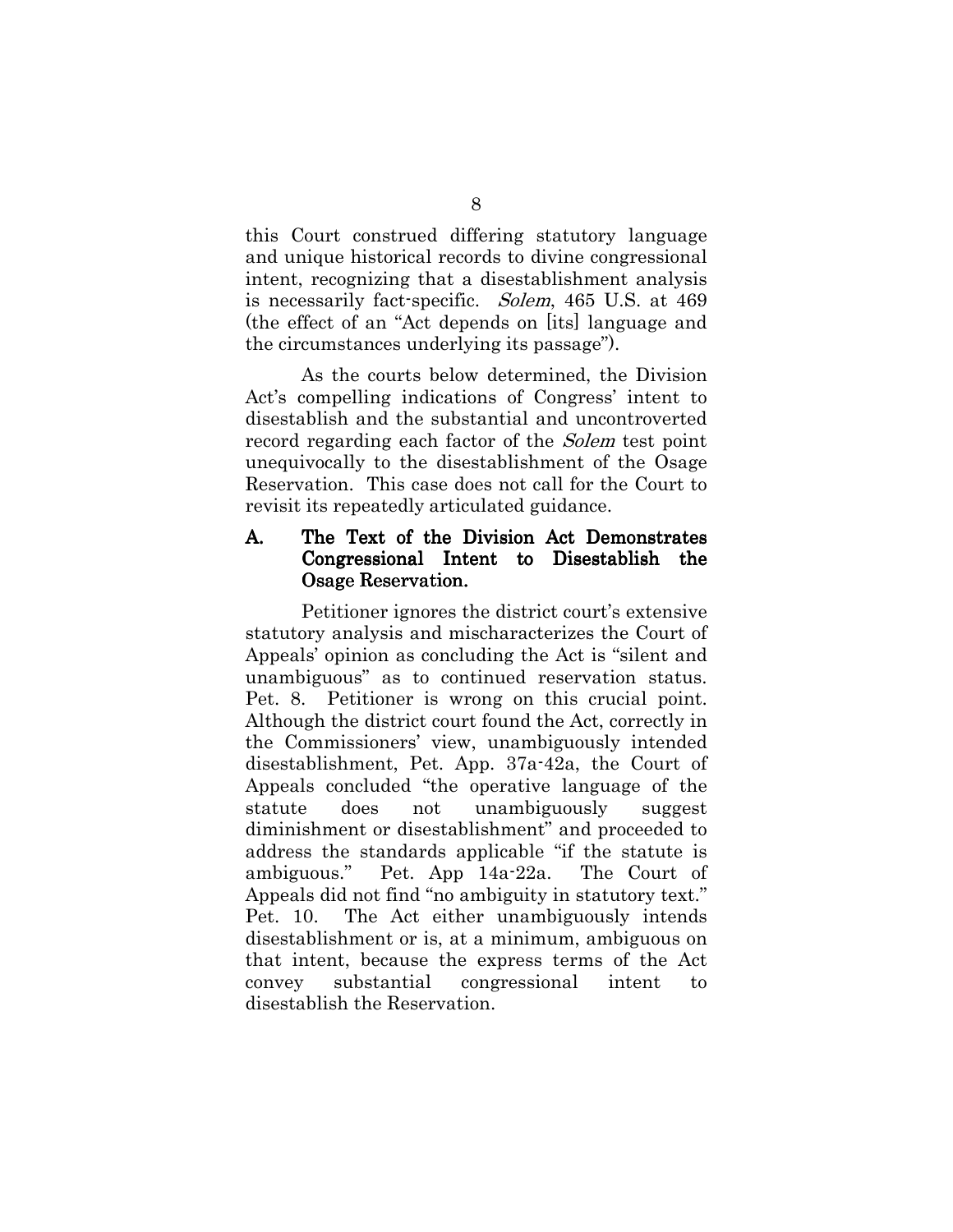The Petition is similarly mistaken in portraying the Division Act as merely a run-of-themill allotment act that did no more than issue allotments to tribal members. Pet. 17, 19. The statutory text reflects a far broader intent. At Osage members' request, the Act effected a remarkable and then-unprecedented divestiture of the Osage Tribe's<sup>7</sup> beneficial interest in nearly all tribal lands, accrued tribal funds, and future revenues, and transferred the beneficial interest in substantially all these assets to the individual members. Section Two of the Act (Pet. App. 59a-66a): (1) provided for the sale of buildings used by tribal government, including "the Chief's house"8; (2) transferred essentially all remaining lands of the Osage Tribe to 2,229 identified tribal members subject to terms contemplating that members would promptly sell the great majority of those lands to non-Indians; and (3) reserved the entire interest in the former tribal mineral estate, not as the Petition states, "for the benefit of the Osage Nation," Pet. 3, but for the exclusive benefit of only the 2,229 individual "headright" members, leaving the Tribe only a small allowance to manage the minerals. The Tribe was

<sup>7</sup> The name "Osage Nation" was adopted in 1994 and refers to the current Plaintiff tribe; "Osage Tribe" refers to the historic Osage Tribe, the subject of the Osage Division Act.

<sup>8</sup> True to its name, the Act divided all former tribal lands among the members of the Tribe. Division Act, § 2 (Pet. App. 59a-66a). Out of nearly 1.5 million acres, the Act only reserved for the Tribe three tracts totaling 480 acres, "exclusively, for dwelling purposes," and boarding school, reservoir, and agent's residence areas totaling slightly over 110 acres, all subject to sale by the Tribe. Id. Ninth, Tenth (Pet. App. 63a-64a).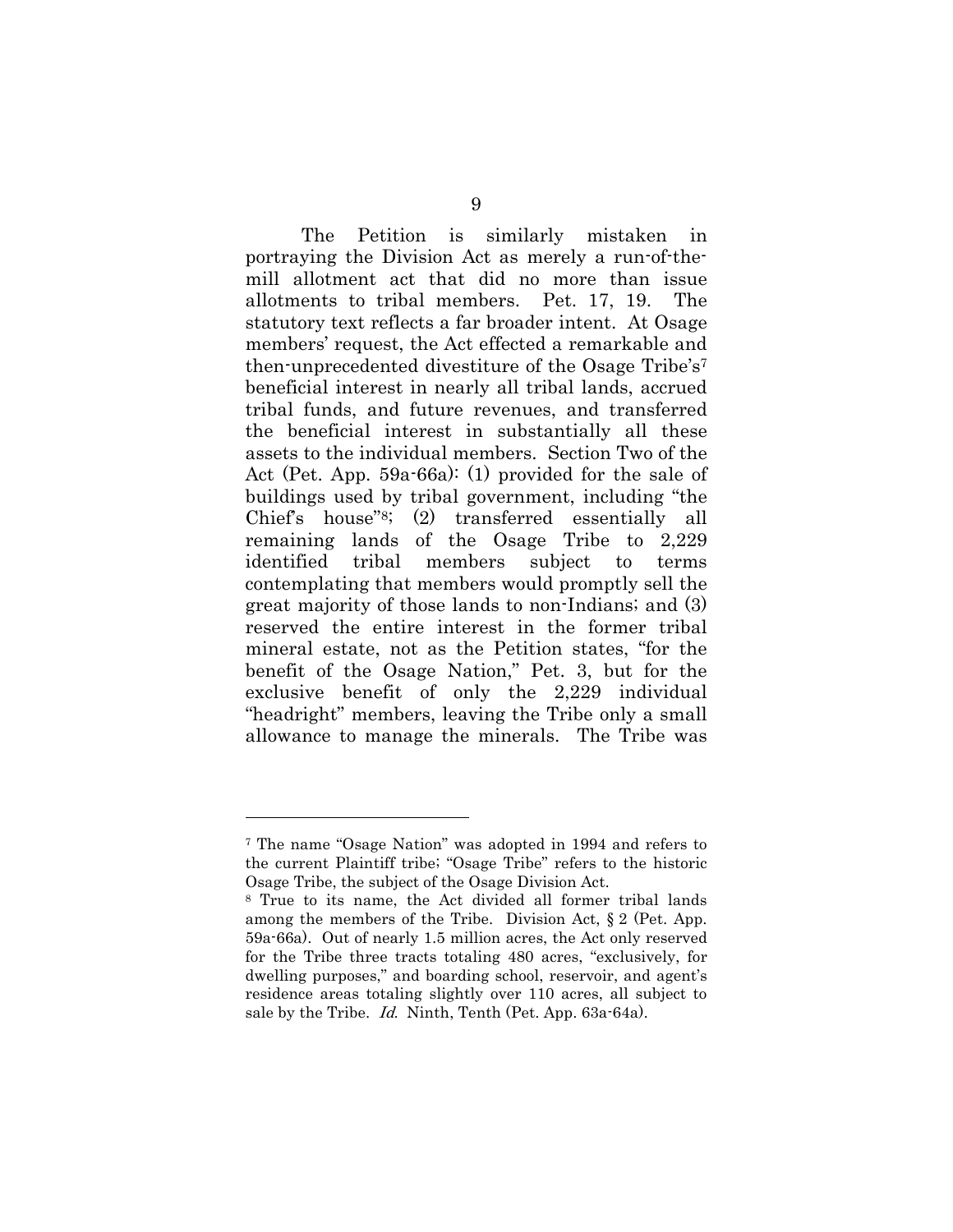left with no other financial assets or revenue sources necessary to support a tribal government.<sup>9</sup>

Contrary to the Petition's assertions, these provisions do not reflect statutory "silence" as to disestablishment. Pet. 18. In historical context, the Act and the history of its negotiations demonstrate Congress' and the Tribe's intent to terminate reservation affairs. The Act's allocation of sale proceeds to individuals contrasts starkly with the March 22, 1906 Act this Court interpreted in Seymour v. Superintendent of Washington State Penitentiary, 368 U.S. 351 (1962). In Seymour, the Court found support for continued reservation status in the relevant act's provisions for funds from sale of lands to be deposited in the United States Treasury "to the credit of the Colville and confederated tribes of Indians belonging and having tribal rights on the Colville Indian Reservation, in the State of Washington." *Id.* at 355. Similarly, *Solem* reflects that the dispositive act's retaining revenues for the tribe supported Congress intended to retain reservation status. 465 U.S. at 473-74 (because proceeds of sale were to be retained for the Cheyenne River Tribe's credit, the Secretary was "simply being authorized to act as the Tribe's sales agent"). Here, the Division Act's transferring all such assets from the Tribe to individual headright owners reflects the understanding that the Tribe would not need those

<sup>9</sup> The Act transferred from the Tribe to its headright owning members (1) all funds from the Tribe's sale of its Kansas lands; (2) all mineral royalties; (3) all funds from the sale of town lots and other properties; and (4) "all monies to be received from the sale of grazing lands." Act, § 4, First, Second (Pet. App. 67a-68a). See McCurdy v. United States, 246 U.S. 263, 265 (1918).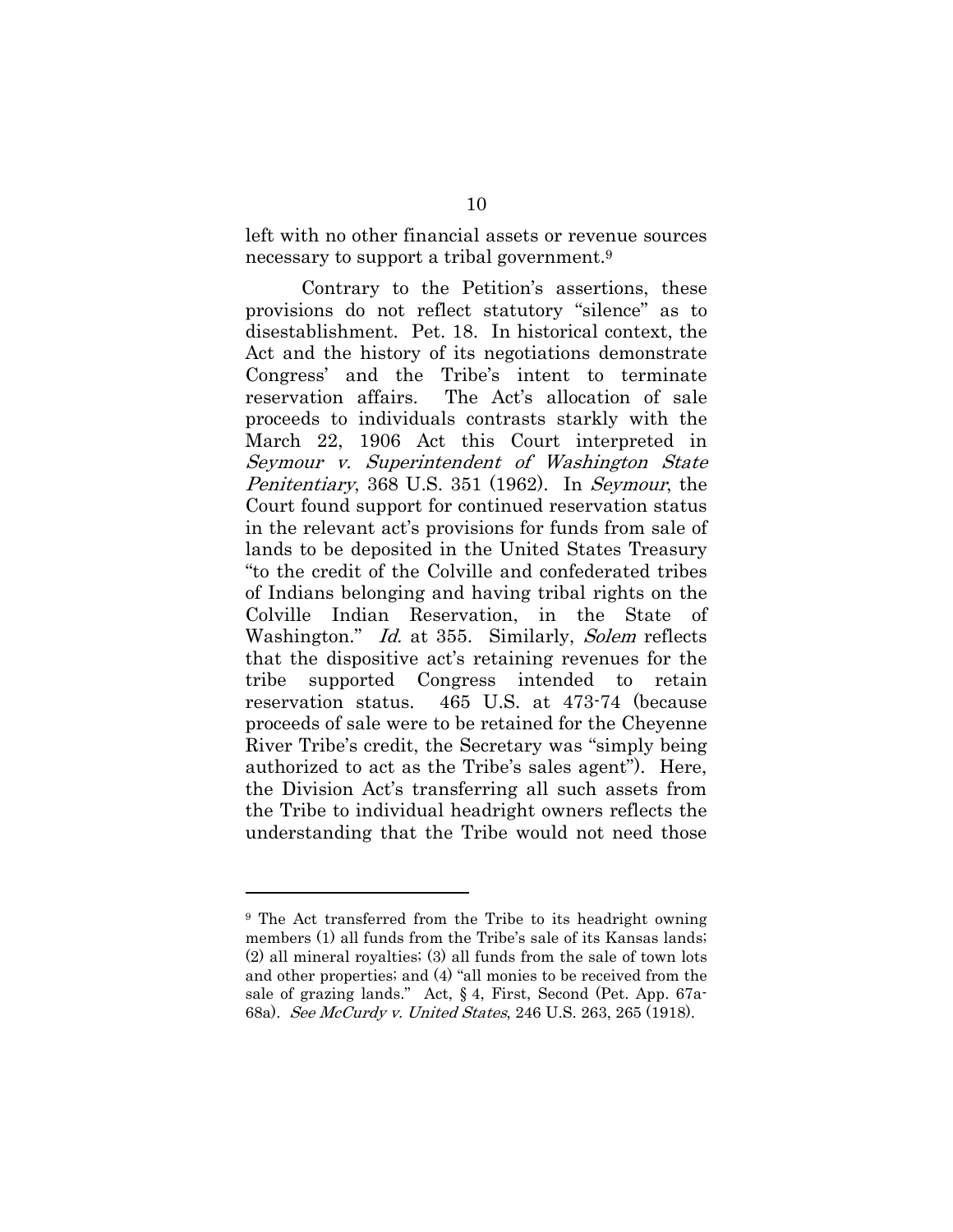assets because the State and County would govern the former reservation.

Contrary to Petitioner's contention that the Act did not open the Reservation to non-Indians and "allotted the surface estate in trust exclusively for Osage members," Pet. 3, the Division Act provided for the immediate sale of some tribal lands and, by imposing taxation and authorizing sale of "surplus lands" upon issuance of a certificate of competency, set the stage for the inexorable sale of former reservation lands to non-Indians. Although providing for issuance to each member of one "homestead" allotment to remain restricted for twenty-five years, it gave each allottee three "surplus lands" allotments, representing over two-thirds of the former Reservation, which the allottee could dispose of "the same as any citizen of the United States" upon demonstrating competency. Division Act, § 2, Seventh (Pet. App. 62a). Reinforcing the intent that most tribal lands allotted would be alienated promptly to nonmembers, all "surplus lands" allotments were to be taxable upon the earlier of three years after passage of the Act or issuance of a certificate of competency.<sup>10</sup>

The contemplated taxation and sale of allotted surplus lands must be viewed through the thencontemporary understanding that sale would divest the lands of reservation and "Indian country" status. Yankton Sioux, 522 U.S. at 343 ("The notion that reservation status of Indian lands might not be

<sup>10</sup> At Osage, the Act of April 18, 1912, ch. 83, 37 Stat. 86, expedited this process by providing that an Osage allottee's share of tribal accrued and annual revenues would be payable upon issuance of a certificate of competency. See McCurdy, 246 U.S. at 266.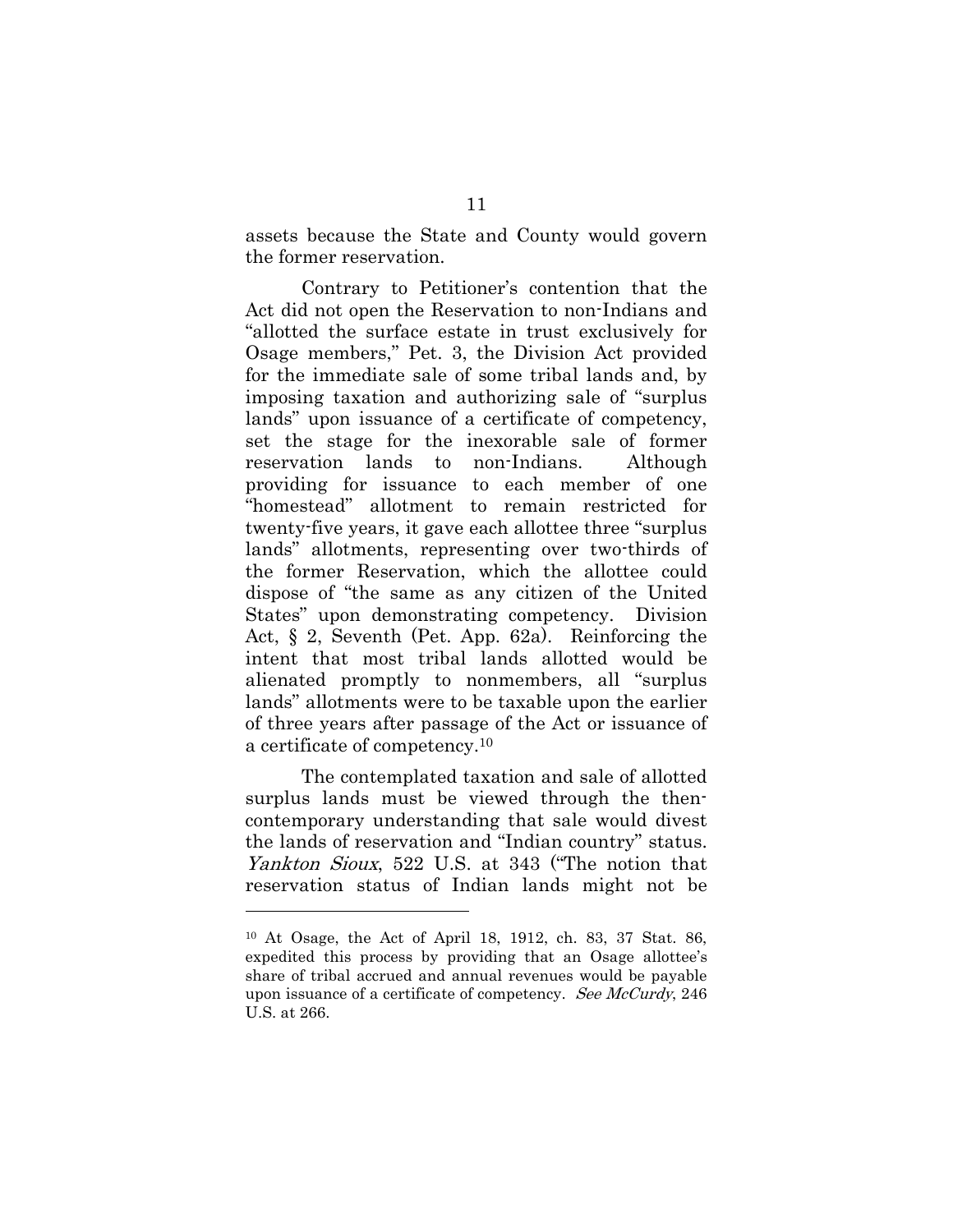coextensive with tribal ownership was unfamiliar at the turn of the century.").

The intent to disestablish is further reflected in the severe and historically unique limitations the Act imposed on Osage tribal government that focused on protecting property rights of headright owners. The Act prohibited the Osage from changing their membership or form of government without congressional consent and limited tribal membership and participation in tribal government to only those headright owners.<sup>11</sup> Division Act, § 9 (Pet. App. 70a). The Act prescribed a government, consistent with the statutorily limited revenue available to it, which functioned for nearly a century primarily to manage oil and gas proceeds and other assets for the headright-owning members. See Osage Nation of Indians Judgment Funds: Hearings on S. 1456 and S. 3234, Before the S. Subcomm. on Indian Affairs, 92nd. Cong. 14-15 (1972) (Report of Department of the Interior) ("1972 Senate Hearings Report") at 14- 15 (Osage Tribal Council "primarily responsible for the management of the tribal mineral estate and other tribal assets" and "does not enact ordinances governing the conduct of [Osage] members").12 These

<sup>11</sup> Headright ownership, and hence tribal "membership," was a property right under the Act and original constitution. By 1972, over a third of headright owners, the only tribal "members" entitled to vote in tribal elections and share in tribal revenues, were, in fact, non-Indians or members of other tribes. 1972 Senate Hearings Report at 14-15; Cohen's Handbook of Federal Indian Law 313 (Nell Jessup Newton et al. eds., 2005) ("Most persons of Osage ancestry own no headrights.").

<sup>12</sup> This perception was revised when the Tenth Circuit later rejected certain members' contention that Osage government was limited to administering minerals. See Logan v. Andrus, 640 F.2d 269, 271 (1981). Not until 2006, after Congress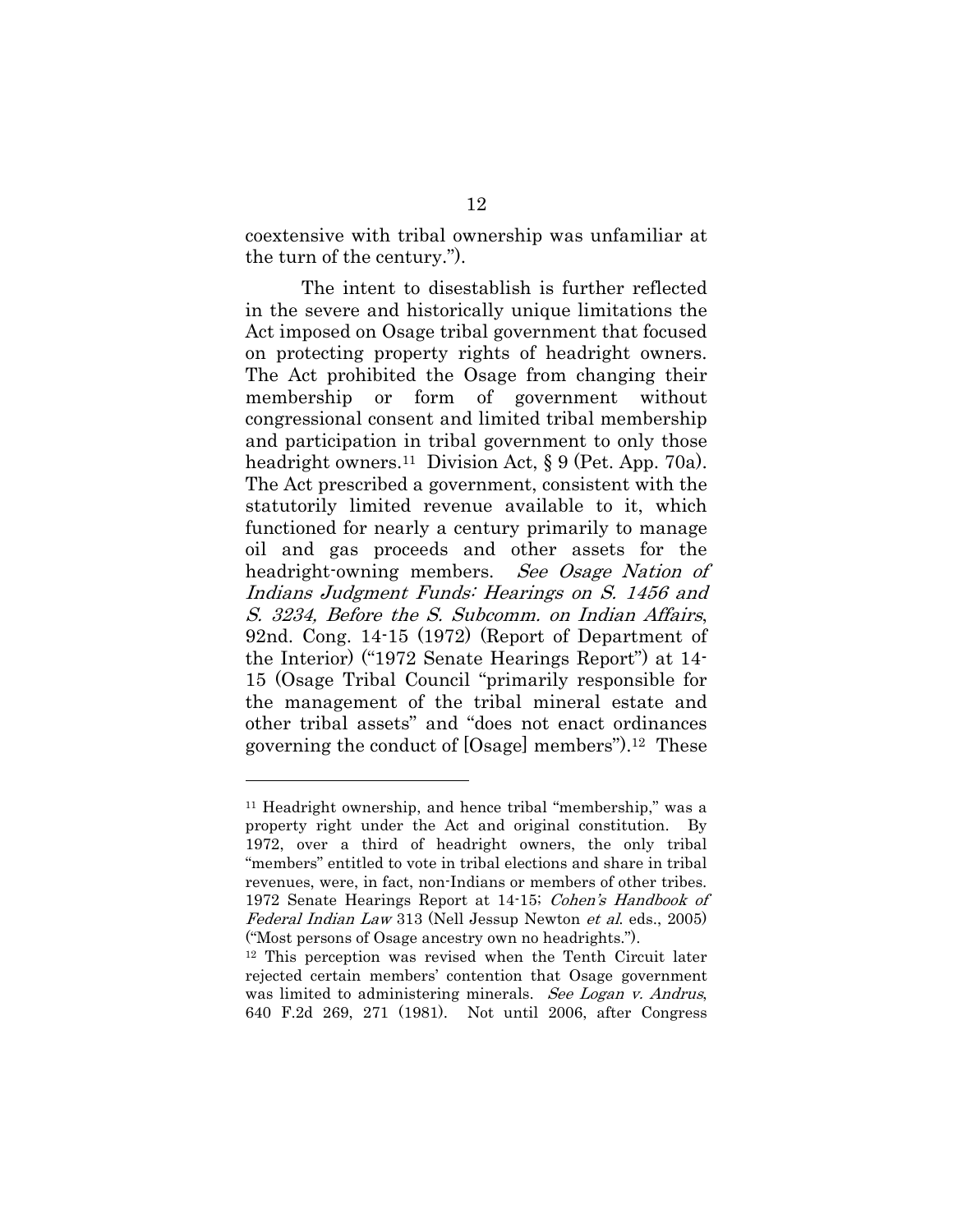provisions are consistent with the record below: there was no evidence the Osage Tribe considered, prior to the period immediately preceding the filing of this suit, it retained a reservation.<sup>13</sup>

Against these remarkably restrictive statutory limitations, Petitioner relies on scattered references in the Act to the Osage "Reservation." Pet. 16. However, the reference to "reservation" in a statute may denote the tribe's former lands or status or may merely provide a "convenient geographical description." Yankton Sioux, 522 U.S. at 356. The Court of Appeals correctly concluded that any reference to the "reservation" is "indirect at best, and it does not [reflect an intent] to maintain exclusive tribal governance within the original reservation boundaries." See Yankton Sioux, 522 U.S. at 348.

The courts below correctly concluded that the manner in which the Act effected the "division" of all Osage lands and assets reflects an overarching intent to strip the Tribe of governmental assets, contemplated a severely limited tribal role inconsistent with governing a reservation, and, together with the contemporaneous Enabling Act, shifted governmental functions from the Osage Tribe to Osage County, Oklahoma. These textual indicia are consistent with, and compellingly support, a congressional intent to disestablish.

recognized the Osage Nation could extend membership beyond headright owners, Pub. L. 108-431, 118 Stat. 2609 (2004), did the Nation adopt its present Constitution and seek to assert sovereignty over fee lands.

<sup>13</sup> Former Principal Chief Charles Tillman testified that, before filing this suit, the Osage Nation had never formally contended Osage County remained a reservation. See C.A. Supp. Add. 359-60.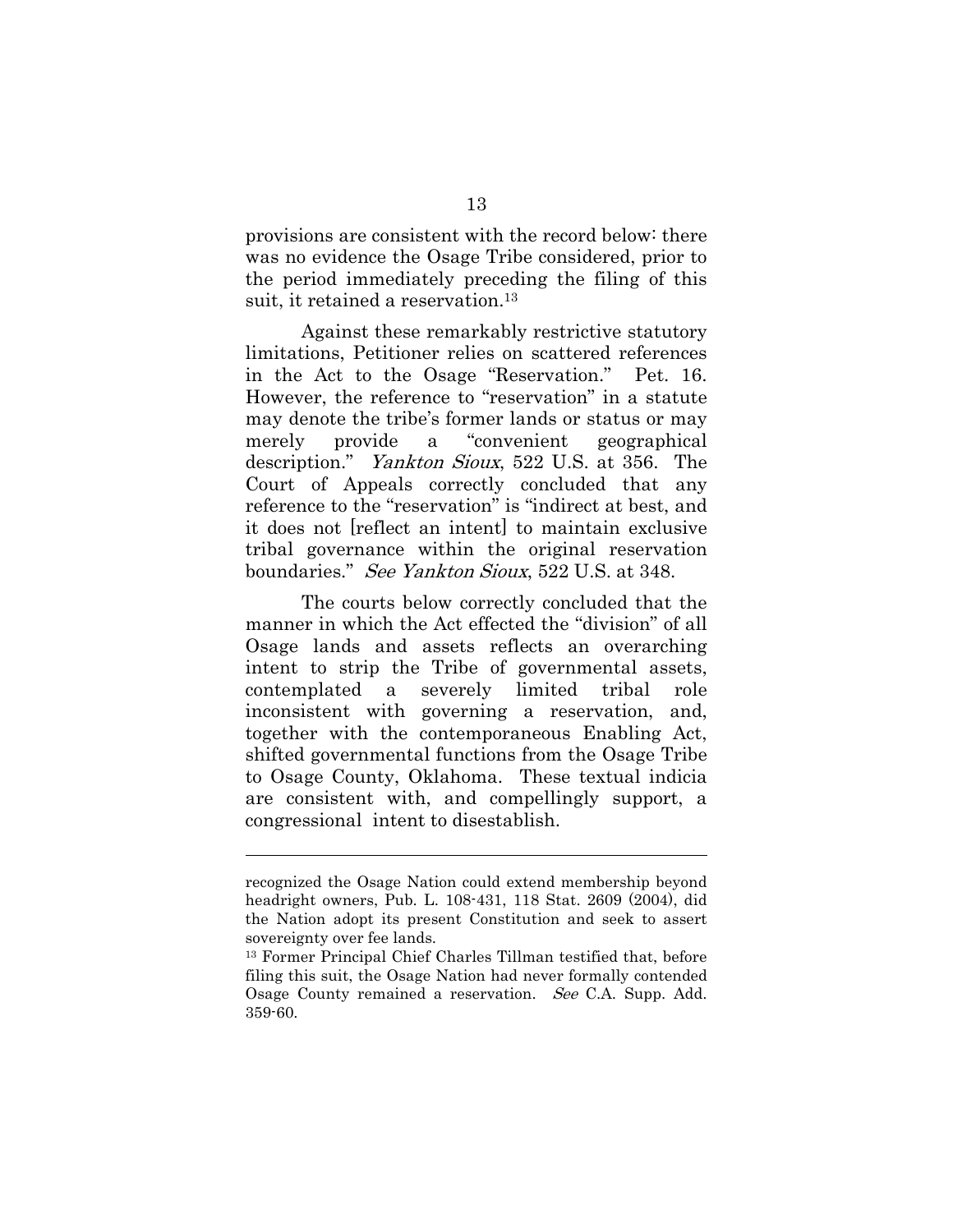#### B. The Enabling Act Reinforces the Intent to Disestablish.

Petitioner, though recognizing that the Enabling Act recast the Reservation as Osage County, Pet. 2, ignores the significance of the contemporaneous Enabling Act to the determination of intent. The required "examin[ation of] all the circumstances surrounding the opening of a reservation," Hagen, 510 U.S. at 412, requires consideration of the Enabling Act, passed two weeks before the Division Act. The Enabling Act set the stage for dismantling barriers between tribal members and state government that persisted in other states, reclassifying the Osage Reservation as Osage County and giving Osage members the right to vote on whether to establish State government. See United States v. Bd. of Cnty. Comm'rs, 193 F. 485, 491 (W.D. Okla. 1911), aff'd, 216 F. 883 (8th Cir. 1914), app. dismissed, 244 U.S. 663 (1917) (finding that the Enabling Act required the Oklahoma constitutional convention "to constitute the Osage reservation a single county . . . . These Indians were to obtain the advantages of state and local government which would redound to their welfare and advancement.").

At the request of the Osage, see C.A. Supp. App. 279, 303-04, the Enabling Act provided that the former reservation would become Osage County, Oklahoma, and supplanted, as to civil and criminal matters alike, tribal government with State and County government. Enabling Act, §§ 2, 21. The Osage request that they be placed in a single county following statehood reflected their recognition that State, not tribal, government would apply prospectively. Consistent with this request, the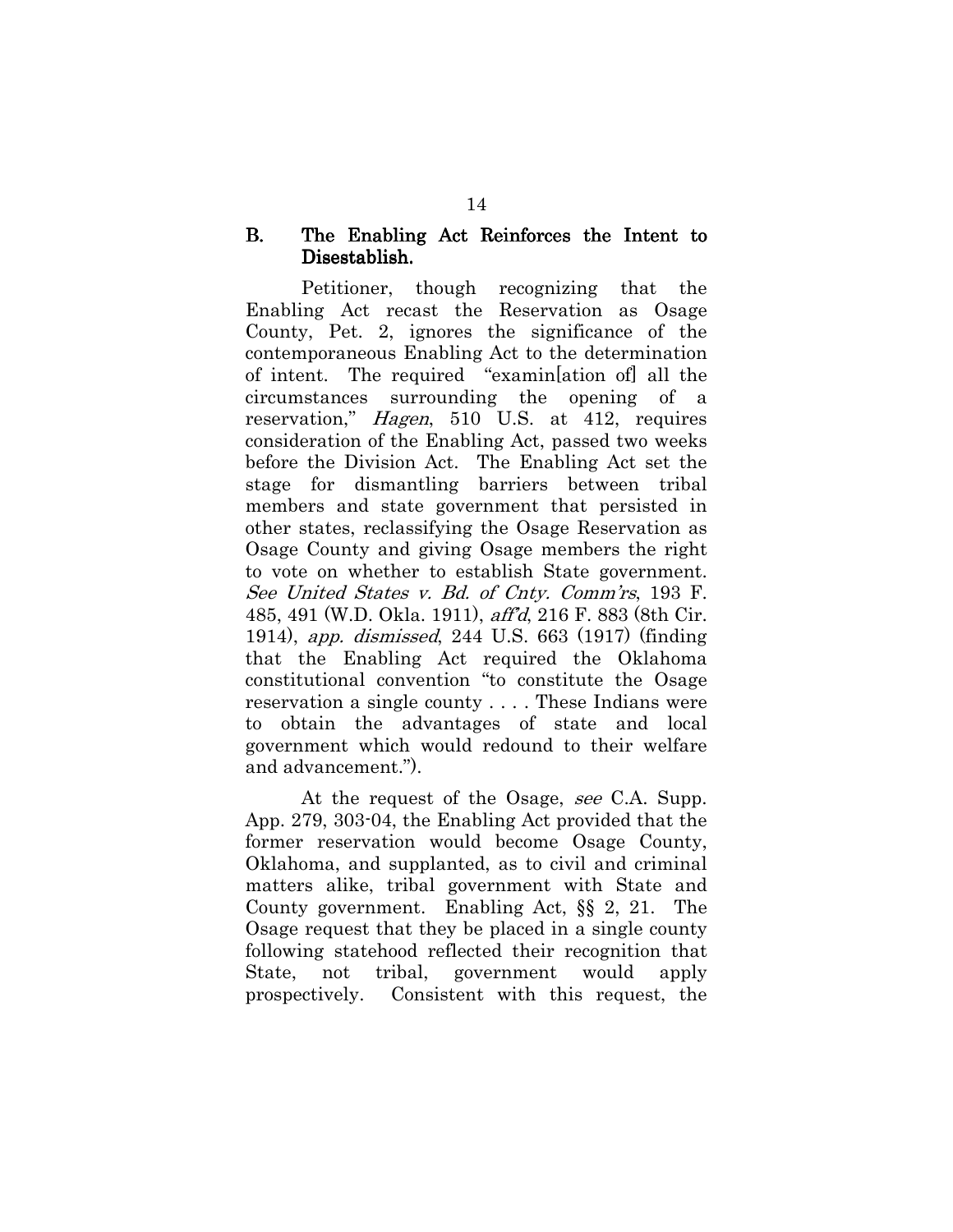Enabling Act replaced the formerly Indian character of government over the area with one emanating from state law, with a county seat, voting districts for state elections, and judges designated under nontribal law. Id. As in Yankton Sioux, 522 U.S. at 352, the Osage would "assist in making the laws which will govern [tribal members] as citizens of the state and nation."

Dramatic differences between the Oklahomarelated provisions of the Enabling Act and those pertaining to New Mexico and Arizona in the same statute reinforce the Tenth Circuit's holding that the Division Act contemplated no Osage reservation would remain.14 Unlike the Arizona and New Mexico provisions of the Enabling Act, the Oklahoma provisions made no distinction between tribal and non-tribal residents of the State, because in Oklahoma they were both to be taxable. Compare 34 Stat. 267,  $\S$  25, with id.  $\S$  3. While, in identical provisions of the 1906 Enabling Act, the three States disclaimed title to federal and Indian lands, the Arizona and New Mexico provisions, but not the Oklahoma provisions, contained a broad exception disclaiming *jurisdiction*, encompassing both federal public lands and Indian lands. Compare id. § 25, Second, (Arizona/New Mexico), *with id.* § 3, Third (Oklahoma) (only federal public lands). Similarly, the Enabling Act gave Oklahoma Indians the right to vote for or against statehood, and thus to influence whether they would assume rights and responsibilities similar to those of state citizens,

<sup>14</sup> The New Mexico and Arizona portions of the Act, though enacted in the 1906 Act, did not become effective due to Arizona's rejection of joint statehood in 1906.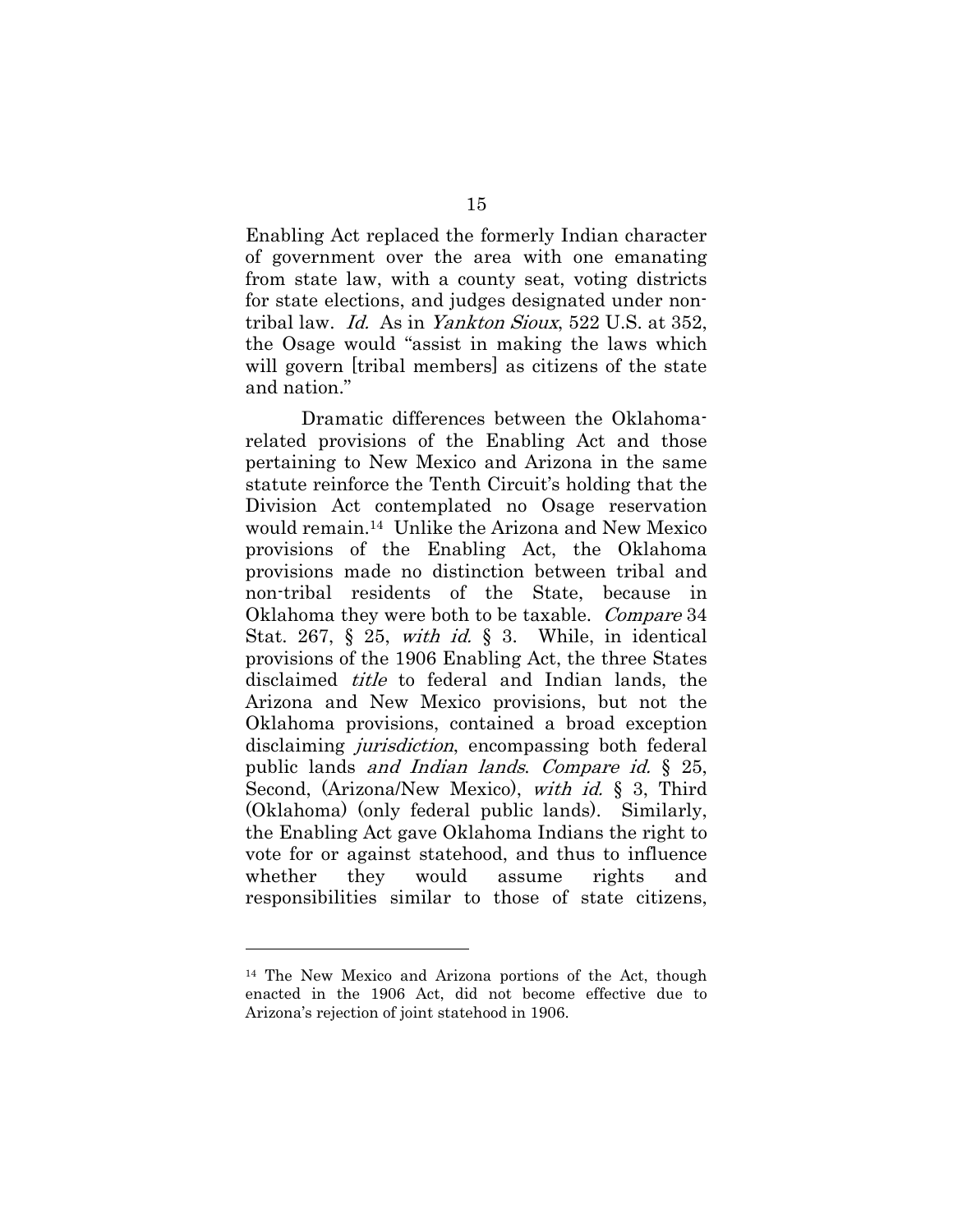including taxation. Id. § 2; see also Yankton Sioux, 522 U.S. at 352.

The Osage Tribe's agreement that the Reservation would become Osage County in the new State and the Enabling Act's provisions subjecting Oklahoma Indians to Oklahoma law, see C.A. Supp. App. 306 & n.61, reinforce the textual indicia of intent in the Division Act. Whether historians and the district court are correct that "no reservations remain in Oklahoma," see Francis Paul Prucha, The Great Father 735-57 (1984) (cited Pet. App. 41a), is not presented in this case. However, the Enabling Act text reinforces the provisions of the Division Act reflecting that the 1906 Congress intended to terminate Osage reservation status. The statutes simply do not present the issue of "statutory silence" upon which Petitioner's arguments are premised.

#### C. The Circumstances Surrounding the Division Act's Passage Point to Disestablishment.

Petitioner disregards or distorts the Court of Appeals' detailed discussion of the historical background leading to the passage of the Act and the statements of Osage and congressional participants in the legislative process, as well as historians, recognizing that the Act would lead to "dissolution of the reserve." See Pet. App. 16a (quoting W. David Baird, *The Osage People* 68 (1972). Rather than confronting the evidence below, Petitioner presents the Division Act in an historical and practical vacuum. As the Court of Appeals correctly concluded, however, based on uncontroverted evidence, "[t]he manner in which the [Act] was negotiated reflects clear congressional intent and Osage understanding that the reservation would be disestablished." Pet. App. 15a.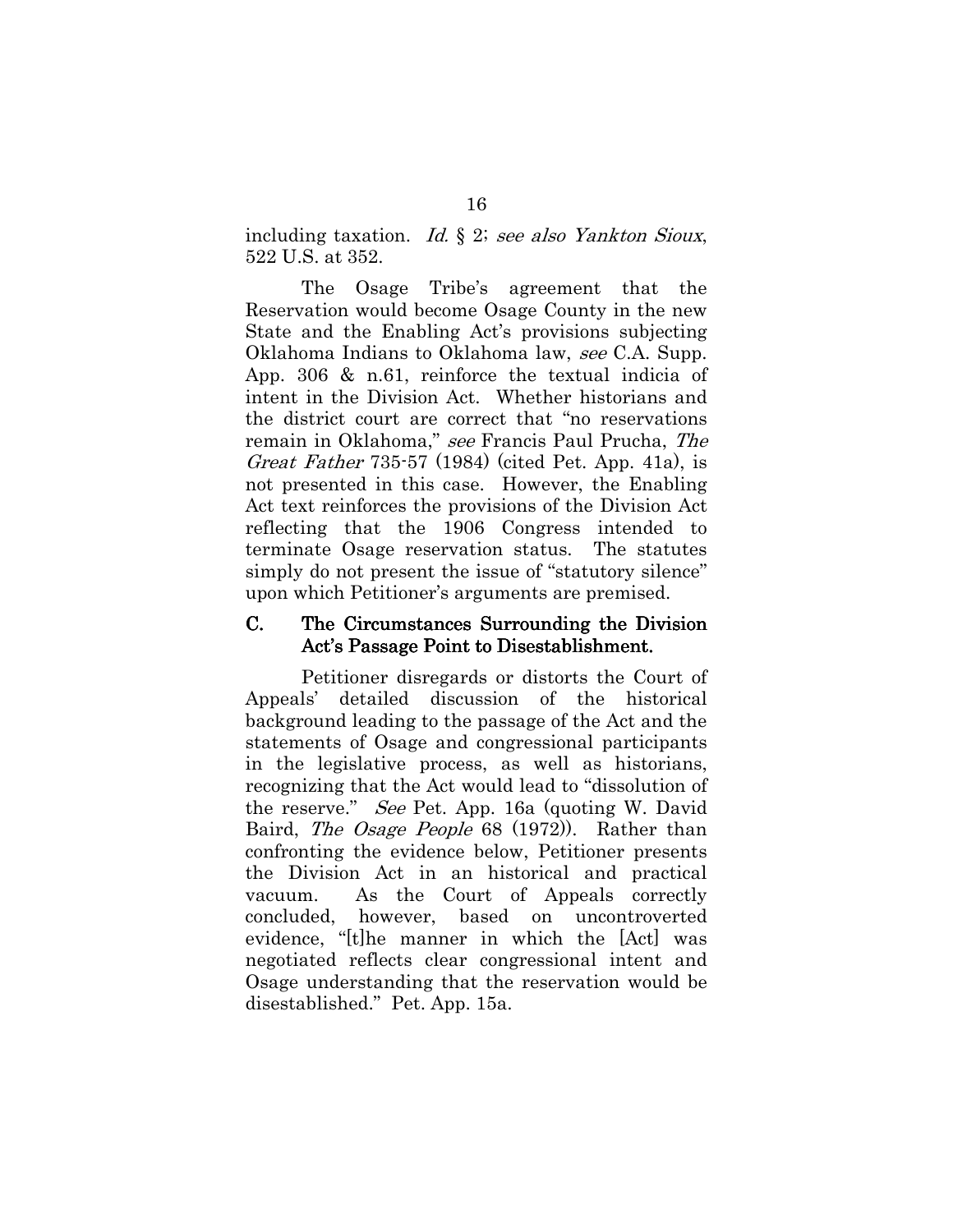As the Tenth Circuit explained, the Division Act followed a history of increasing pressure on Indians in what is now Oklahoma for the relinquishment of tribal relations. Id. at 15a-18a. In 1894, pursuing its policy to encourage the abandonment of the reservations, the federal government sent a special Osage Commission to the Osage. C.A. App. 237. The record supports the Court of Appeals' finding that the Osage, although excepted from the Dawes Commission process, were acutely aware of the "familiar forces" affecting tribes in the allotment era, see DeCoteau v. District County Court, 420 U.S. 425, 431 (1975), including non-Indians' pressure for tribal lands and passage of allotment era legislation, and that the Osage acted in response to those pressures. Pet. App. 15a. After the Court's decision in *Lone Wolf v. Hitchcock*, 187 U.S. 553 (1903), the "Osage would have clearly understood that they could no longer resist the imposition of allotment on their reservation [and their] efforts were thereafter devoted to obtaining the best terms that they could negotiate." C.A. Supp. App. 296; Rosebud Sioux Tribe v. Kneip, 430 U.S. 584, 587-88 (1977) ("By the time of the first of these Acts, in 1904, Congress was aware of the decision of this Court in [Lone Wolf], which held that Congress possessed the authority to abrogate unilaterally the provisions of an Indian treaty.").

As the Court of Appeals recognized, prior to the passage of the Division Act, "'[for several years, the Osage . . . ha[d] been considering the question of asking the Government to divide its lands and moneys among the members of the tribe.'" Pet. App. 15a (alterations in original) (quoting S. Rep. No. 59- 4210, at 1 (1906)). By June, 1904, the Osage elected a Chief who favored allotment, and the Tribe drafted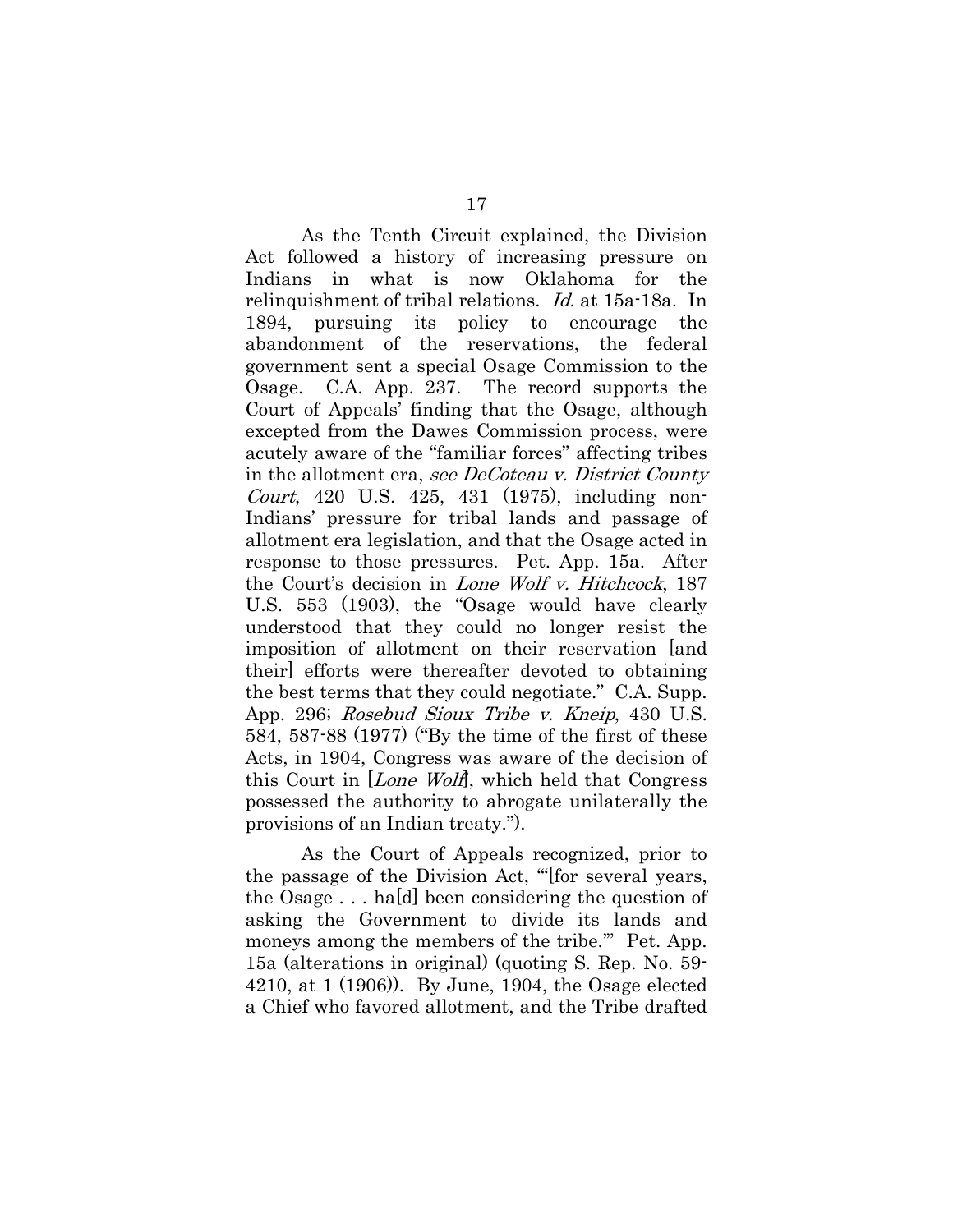and approved legislation to that effect in a subsequent general election. C.A. App. 238. In 1905, Congress passed the Act of March 3, 1905, ch. 1479, 33 Stat. 1048, creating the Osage Townsite Commission and opening lands to non-Indian settlement by authorizing the sale of townsites within the Reservation. C.A. Supp. Add. 011.

In 1905, an Osage delegation appeared before Congress to negotiate a bill "to abolish their tribal affairs and to get their lands and money fairly divided, among themselves, so that every individual will be there to give his views in the matter, and the majority agree upon a plan." C.A. Add. 009. Members of the Tribe were "very anxious to bring about the allotment at the earliest possible time," but sought to have the lands "held together until such time as the allotment can be made and then leave the new State of Oklahoma to do what in its wisdom seems fit in respect of the division of this territory into different counties." C.A. Supp. Add. 51. As the Court of Appeals found, Osage representatives recognized "that the allotment process would terminate reservation status." Pet. App. 16a (citing Black Dog).

The record supports the Court of Appeals' finding that "[t]he Osage themselves presented an allotment act to Congress in February 1906, and by June of that year, Congress passed the Osage Allotment Act." Id. at 16a. The legislative history reflects Congress' insistence on provisions to authorize certificates of competency and impose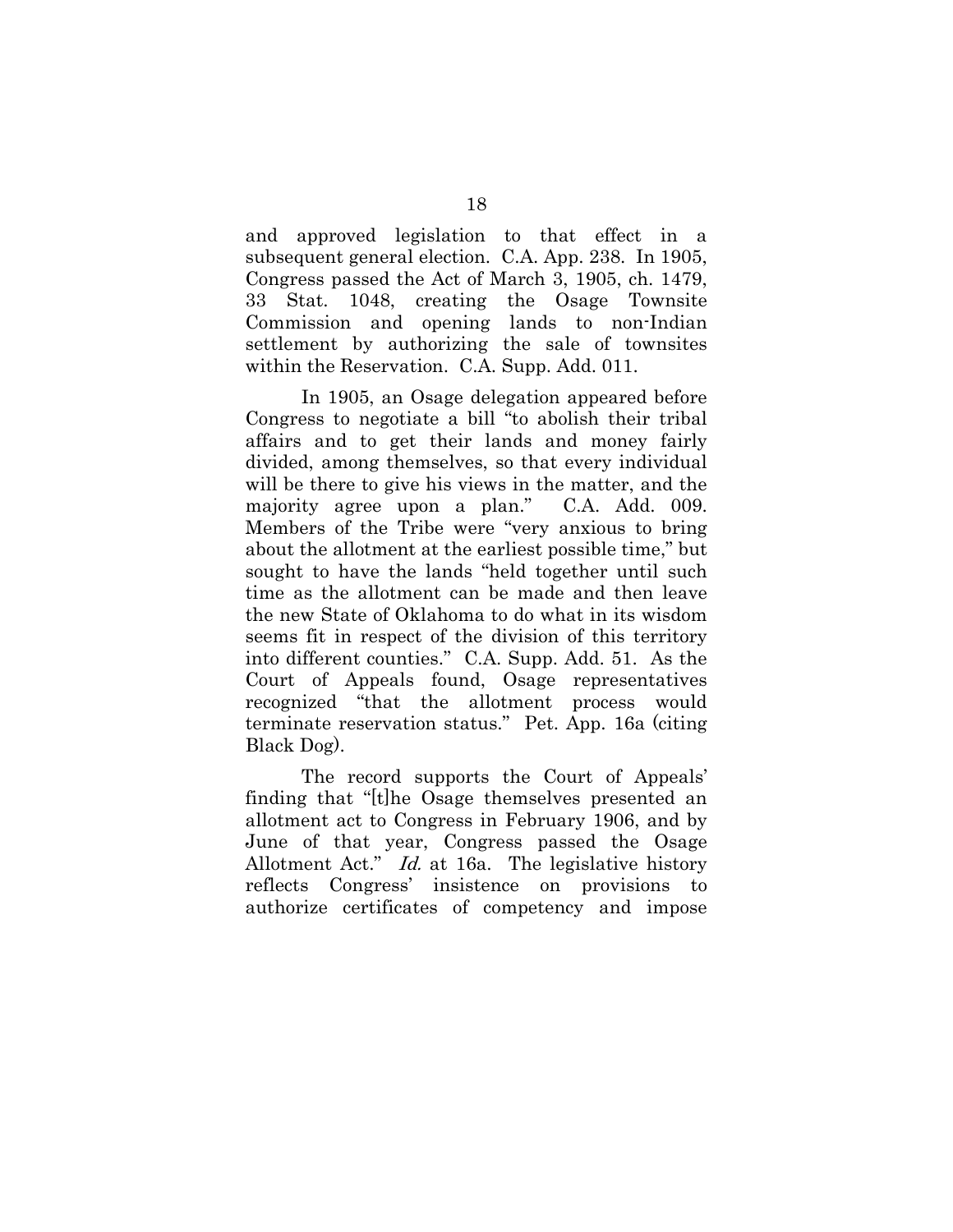taxation on surplus lands that would expedite the sale of surplus lands. See id. at 17a.<sup>15</sup>

Petitioner argues the insufficiency of each of these statements standing alone, but declines to address cumulatively the intent reflected in the course of negotiation and advances no countervailing evidence.16 The record amply supports the Court of Appeals' conclusion that the "manner in which the [Division Act] transaction was negotiated," Solem, 465 U.S. at 471, reflects that "all the parties at the table understood that the Osage reservation would be disestablished by the Osage Allotment Act." Pet. App. 17a.

#### D. Events Occurring After Passage of the Act Confirm Congress' Intent.

The Court has instructed that "events that occurred after the passage of a surplus land Act" are relevant to "decipher Congress' intentions." Solem, 465 U.S. at 471. Although the Court has called this factor "unorthodox and potentially unreliable," it also

<sup>15</sup> See C.A. Supp. Add. 49 (1906 Letter of C.F. Larrabee, Acting Comm'r, Office of Indian Affairs) ("It is believed that the Osage Indians should be required to pay taxes on their surplus lands the same as citizens of Oklahoma Territory. There occurs to me no valid reason why the Indians should not be required to bear their share of the burden of State and county maintenance through taxation on their surplus lands.").

<sup>16</sup> Similarly, Justice Marshall's dissent in Rosebud, 430 U.S. at 626 (Marshall, J., dissenting), in which the majority held the Rosebud Sioux Reservation diminished, argued the "legislative history of the Rosebud Acts is extraordinarily sparse." However, the record here contains the statements of tribal representatives and members of Congress pointing towards disestablishment and "the record [of the negotiations] contains no discussion of the preservation of the [reservation] boundaries." *Yankton Sioux*, 522 U.S. at 347.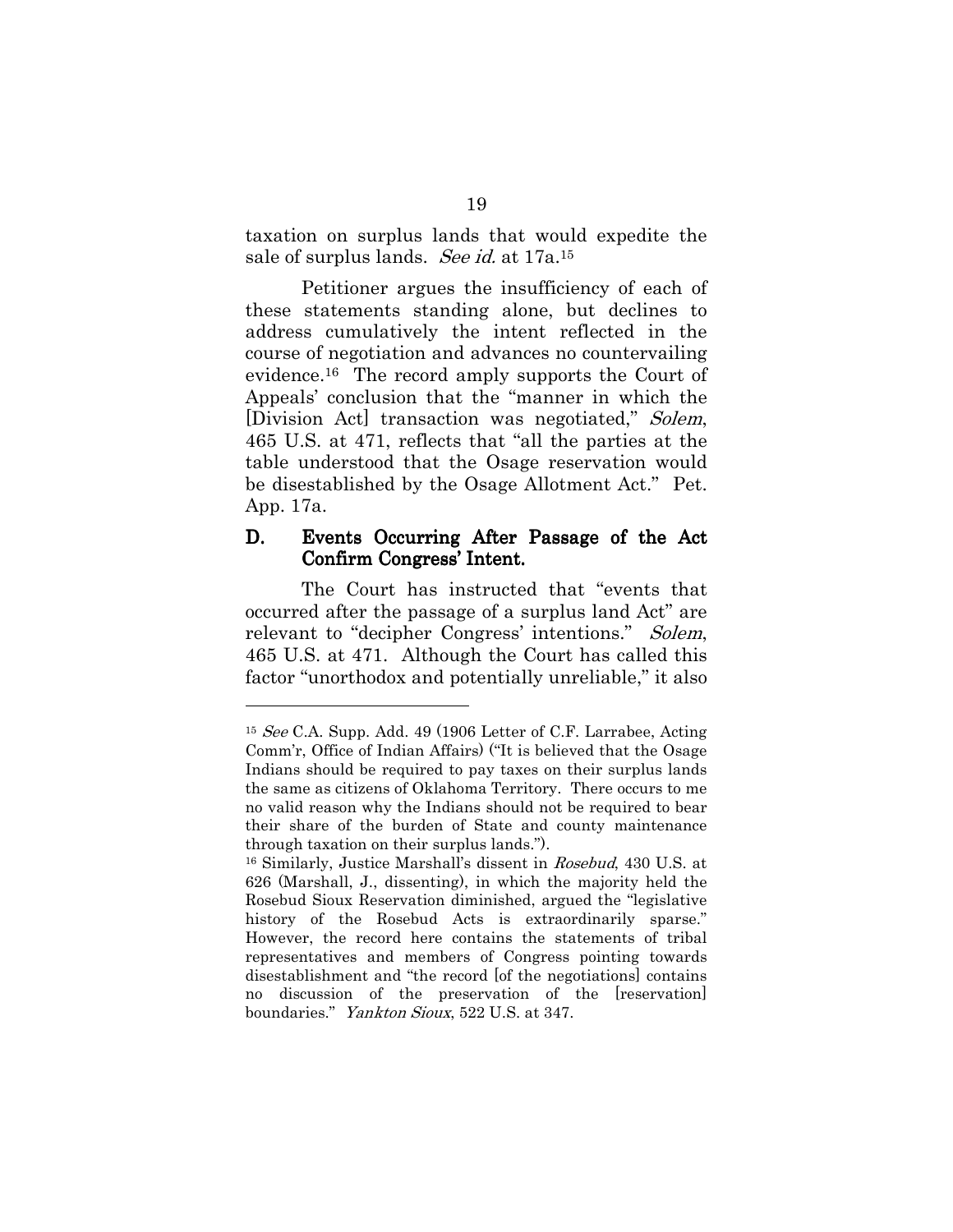recognizes that, "in the area of surplus land Acts, where various factors kept Congress from focusing on the diminishment issue . . . the technique is a necessary expedient," *id.* at 472 n.13 (citation omitted), and that "[w]hen an area is predominately populated by non-Indians with only a few remaining pockets of Indian allotments, finding that the land remains Indian country seriously burdens the administration of state and local governments." Id. at 471 n.12.

Factors indicating disestablishment include a dramatic decrease in tribal member settlement and an increase in non-Indian settlement immediately following the passage of the relevant Acts, see Yankton Sioux, 522 U.S. at 356, key participants' and officials' recognition that the reservation was terminated, Solem, 465 U.S. at 471, and settled jurisdictional expectations pertaining to the affected area. Rosebud, 430 U.S. at 604-05 ("[L]ongstanding assumption of jurisdiction by the State over an area that is over 90 % non-Indian both in population and in land use" weighs in favor of a finding of diminishment); Yankton Sioux, 522 U.S. at 357 ("The State's assumption of jurisdiction over the territory, almost immediately after the 1894 Act and continuing virtually unchallenged to the present day, further reinforces our holding."). The record below contains compelling and uncontroverted evidence on each of these factors.

The Petition repeatedly mischaracterizes the Commissioners' demographic evidence as "modern." Pet. 5, 11. Nothing could be further from the truth. As the Court of Appeals recognized, Pet. App. 21a, the uncontroverted record established that, in just three years, from 1907 to 1910, the total Osage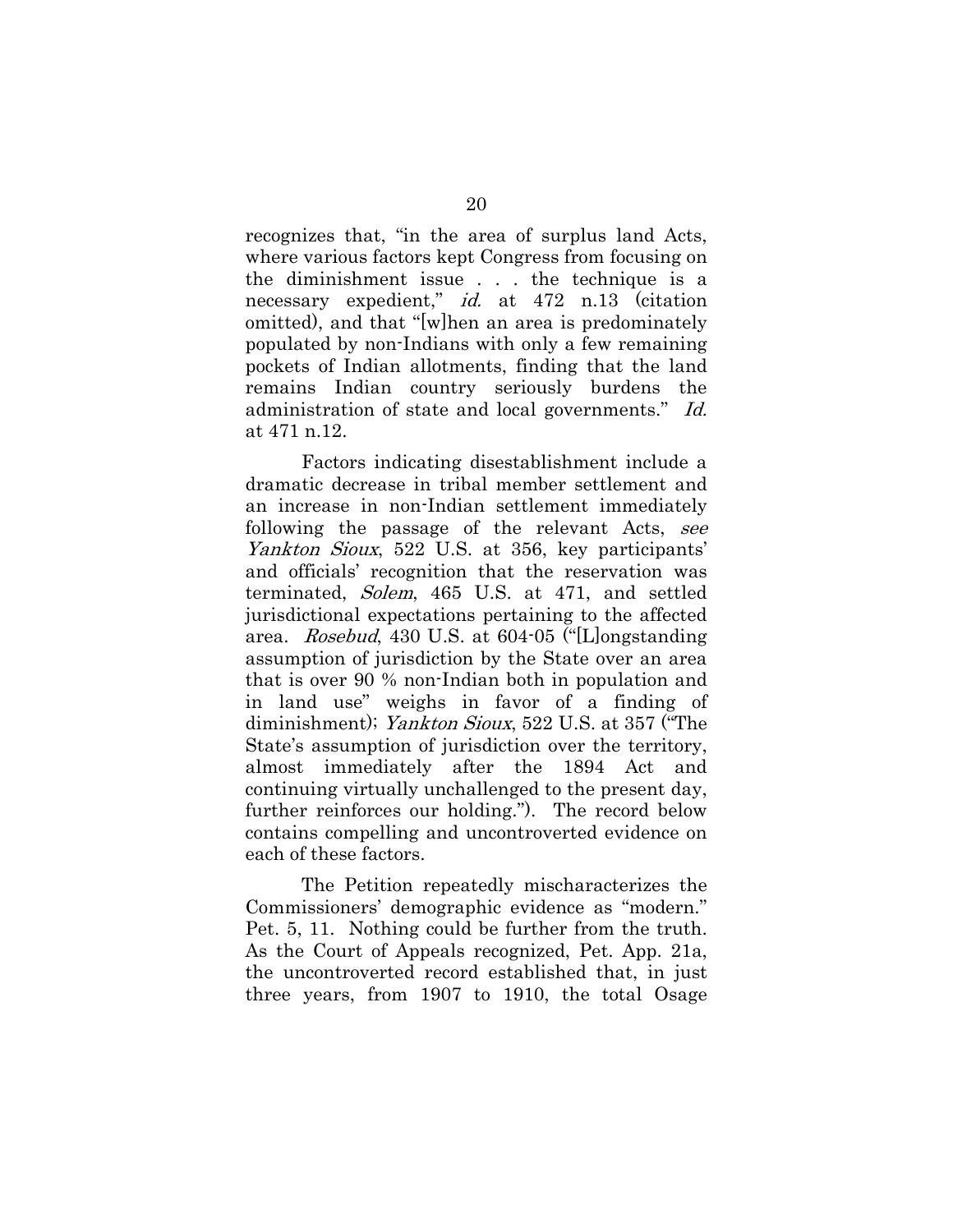County population grew by a third; then it grew by 82% from 1910 to 1920, and by another 30% from 1920 to 1930, roughly tripling the 1907 total population. C.A. App. 307-08. Significantly, by 1910, of the total County population of 20,101, only 1,345 persons identified themselves as Osage members and, by 1920, the total Indian population in Osage County was 1,208 out of a total of 36,536. Id. That demographic pattern continues. *Id.* at 309.

The uncontested facts further established that, pursuant to the Division Act and the subsequent Act of March 3, 1909, ch. 256, 35 Stat. 778, further authorizing the Secretary of the Interior to sell the "surplus lands" of the Osage, land ownership dramatically shifted from the Tribe and its members to non-members. As the Court of Appeals found, Pet. App. 22a, by 1957, the surface rights to 1.1 million of the 1,464,838.5 acres that were allotted under the 1906 Act had been alienated from trust or restricted status and, by 1972, only 231,070.59 acres held by 436 individuals, representing approximately one-sixth of the former Reservation area, remained in restricted ownership.<sup>17</sup>

The undisputed facts below also show that, in the period immediately following the 1906 Acts, Interior Department officials recognized repeatedly that the Reservation was disestablished and that jurisdiction had shifted as a result. As the Court of

<sup>&</sup>lt;sup>17</sup> Osage County land records now reflect only 109 acres held by the United States in trust for the Osage Nation and 518.14 acres of land described in those records as "Indian Village Lands" "set aside for the use and benefit of the Osage Indians." C.A. App. 291-92. These lands amount to roughly 0.04% of the total lands in Osage County. Id.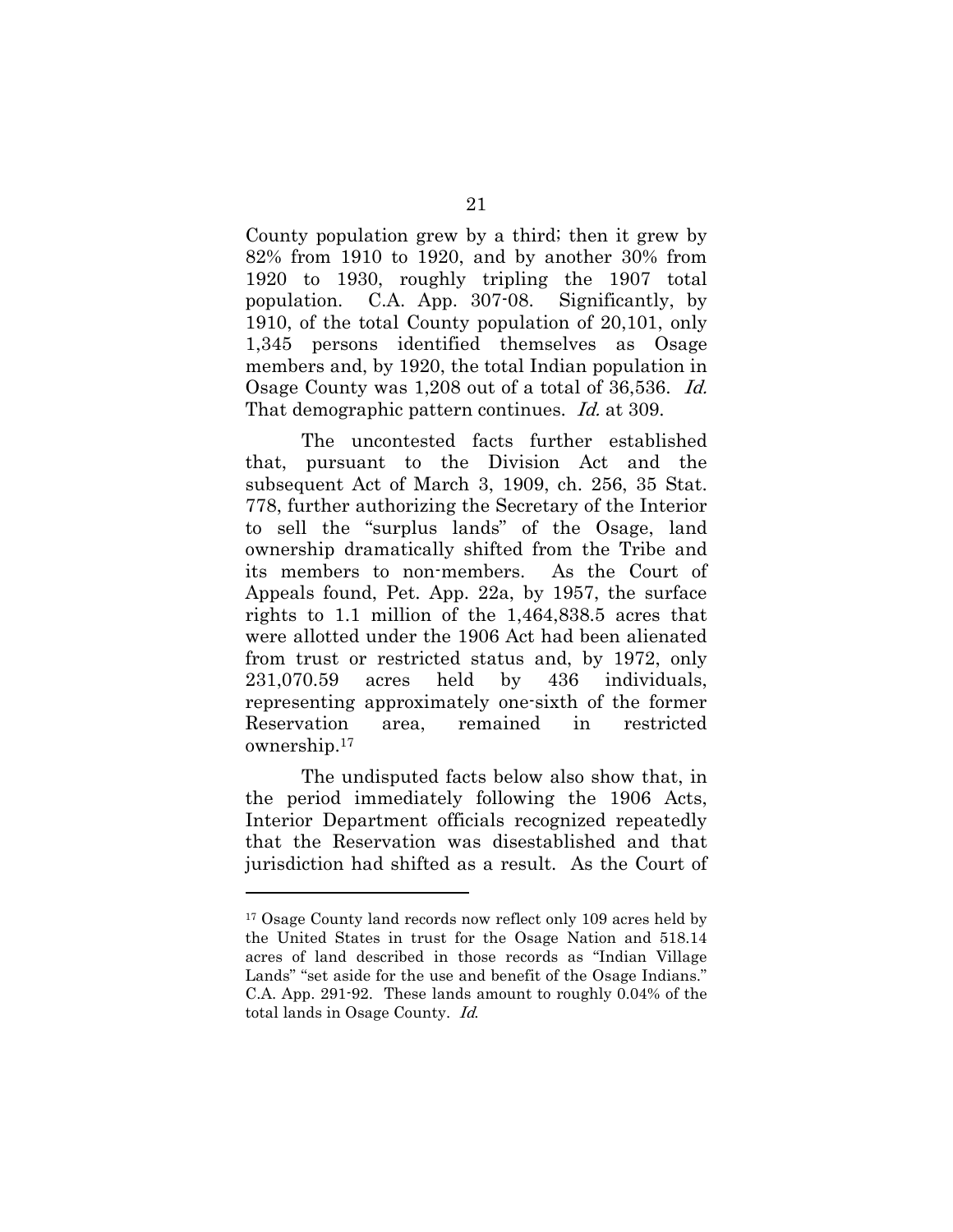Appeals found, Pet. App. 20a-21a, the Osage Agency Superintendent acknowledged the jurisdiction of the State and County over Osage County, a recognition that was inconsistent with continued reservation status. In his 1916 annual report to the Secretary of the Interior, he states his "office has experienced no difficulty in maintaining order upon the reservation. This duty, of course, falls to the County and State officials." His 1919 Annual Report states that "Osage County is organized and the duties of maintaining order devolves on the County and State officials." The 1920 Annual Report refers to towns in "Osage County, formerly the Osage Indian Reservation." See Pet. App. 20a (citing record references). These reports by the official with immediate responsibility for the Osage stand uncontroverted in the summary judgment record regarding contemporaneous agency understandings; they are not merely casual references, as Petitioner suggests, to a "former reservation," but first-hand accounts that, following 1906, state and federal officials treated the area as a County, not as a reservation.18 They unqualifiedly support the conclusions below that knowledgeable participants understood that the Reservation had been disestablished. They reflect that, immediately

<sup>18</sup> The Petition takes liberties with the record on this point. The Superintendent is not a "regional" official, see Pet. 22, but the official directly supervising the delivery of federal services to a tribe. Petitioner's contention that references to a "former" reservation are by a "single" lower level BIA official misstates the record. See C.A. Supp. App. 316 n.70 (quoting April 21, 1908 Letter from the Acting Commissioner of Indian Affairs to the Indian Agent for Osage Agency concerning an "inquiry from one of the Township trustees of Osage County, formerly the Osage Indian Reservation, but now a part of the State of Oklahoma.").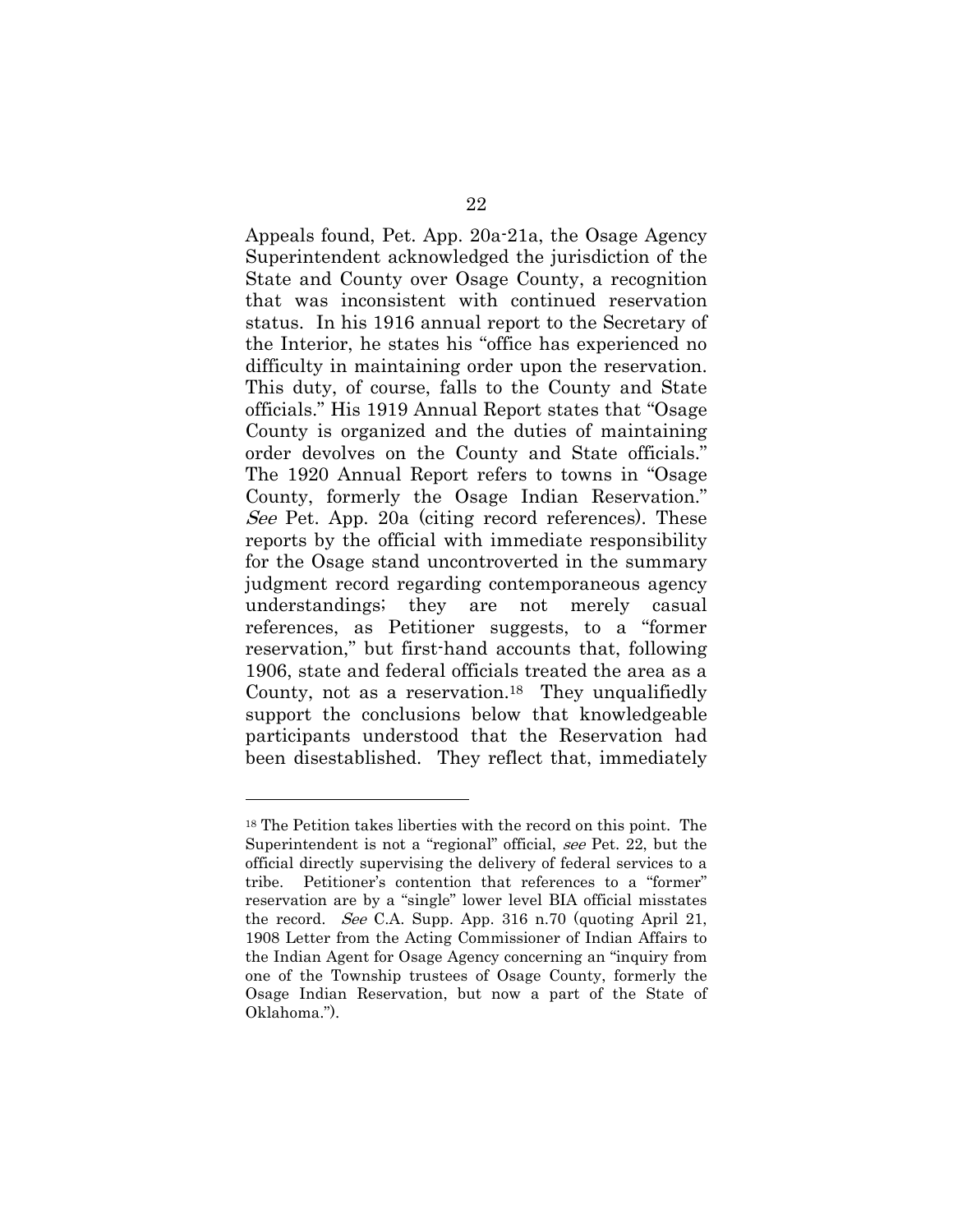following 1906, State and County jurisdictional authority displaced federal and tribal, patterns that continued to the time of the district court's opinion. C.A. App. 339-42 (Wayman Depo.); id. at 344-50 (Wilson Depo.); id. at 334-36 (Koch Depo.); id. at 360- 61 (Tillman Depo.).

Congress also enacted legislation premised on the understanding the Reservation had been disestablished. Section 17 of the 1917 Indian Appropriations Act, ch. 146, 39 Stat. 969, 983, provided, "[a]ll of Osage County, Oklahoma, shall hereafter be deemed to be Indian country within the meaning of the Acts of Congress making it unlawful to introduce intoxicating liquors into Indian country." C.A. Supp. Add. 72. As this Court recognized regarding similar provisions of the 1910 Act subjecting the opened lands at issue in Rosebud to federal laws prohibiting the introduction of alcohol, see Rosebud, 430 U.S. at 613, the 1917 Act plainly reflects the understanding that, but for the new statute, Osage County was not Indian country and would only have that status pertaining to alcohol "hereafter." Long before 1917, Congress had already imposed federal prohibitions on introduction of alcohol into "Indian country." Id. Since the Court assumes "Congress is aware of existing law when it passes legislation," Yankton Sioux, 522 U.S. at 351, passage of the 1917 Act can only have been premised on the understanding that the Osage Reservation had been disestablished.

Compellingly, when Congress in 1936 enacted the Oklahoma Indian Welfare Act, 25 U.S.C. §§ 503- 509, allowing Oklahoma tribes to incorporate under the sovereignty-protecting provisions of the Indian Reorganization Act of 1934 ("IRA"), 25 U.S.C. §§ 461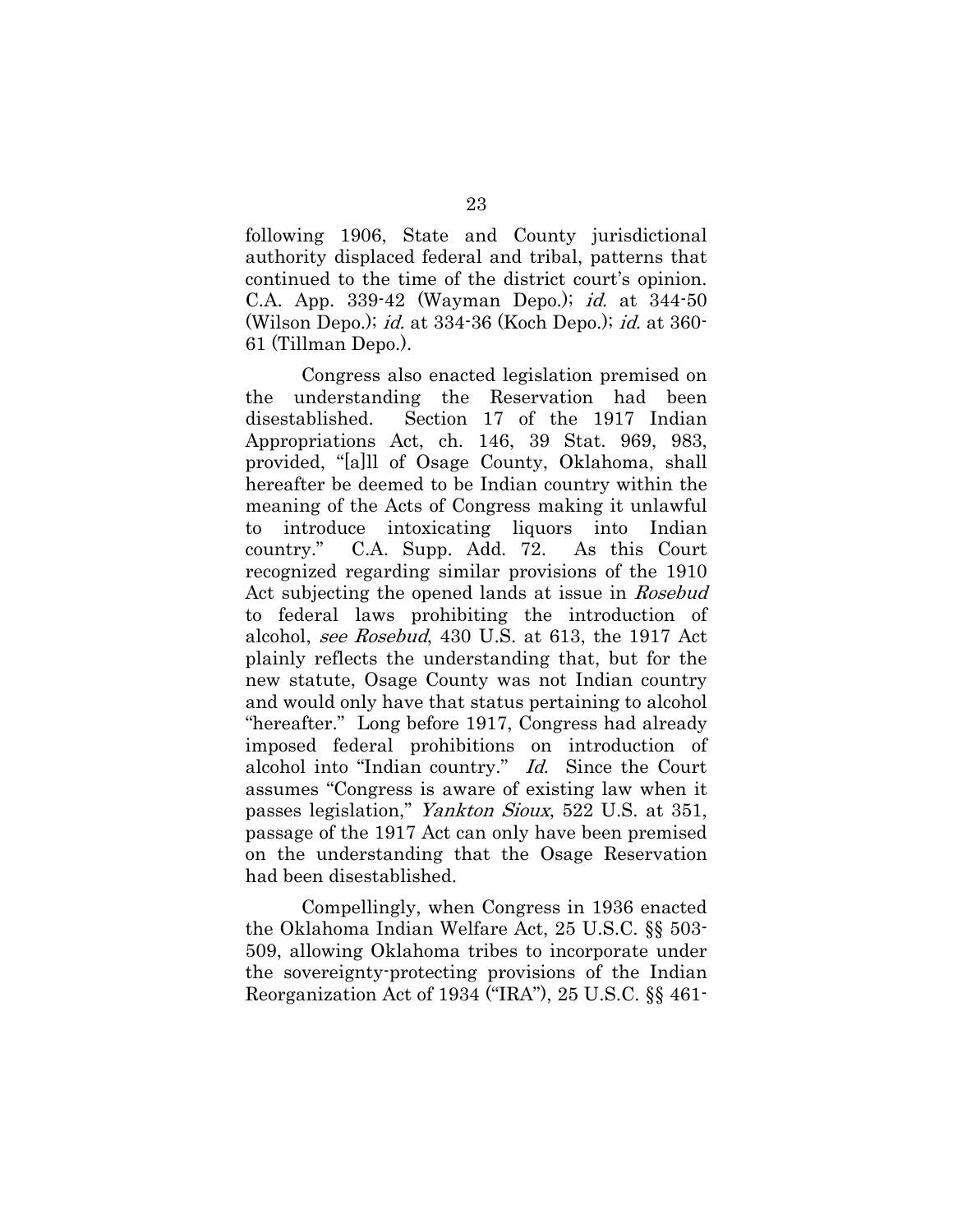478, it expressly excluded Osage, leaving it perhaps the only Native American tribe then statutorily precluded from electing IRA powers. See 25 U.S.C. § 508.

Given that Petitioner advanced no evidence that contemporaries of the 1906 Act considered the reservation to remain intact, the Court of Appeals correctly considered this evidence probative.

#### E. Opinions of Historians Support the Tenth Circuit's Conclusion.

Petitioner criticizes consideration of the opinions of leading historians that its own expert testified were authoritative and accurate. Pet. 20-21. Contrary to Petitioner's unsupported disparagement, the evidence of historians' views the Commissioners presented below was not "post hoc academic conjecture." Pet. 20. It was introduced pursuant to expert testimony that was affirmed by a sound district court order that Petitioner did not challenge on appeal. C.A. Supp. App. 1-65.

The Tenth Circuit correctly considered the undisputed historical evidence submitted by Professor Kelly, Pet. App. 17a-18a, who this Court has cited. See Cotton Petroleum Corp. v. New Mexico, 490 U.S. 163, 181 n.12 (1989). Professor Kelly collected and reviewed historical evidence from the National Archives and other sources contemporaneous to the 1906 Act, C.A. App. 241, 242-43, and related the consensus of historians who have studied the Osage, the Division Act, and its effects. Id. at 244. He identified as authoritative preeminent historian Francis Paul Prucha, whom this Court has cited repeatedly as authoritative, see, e.g., Hagen, 510 U.S. at 426 n.5, and other leading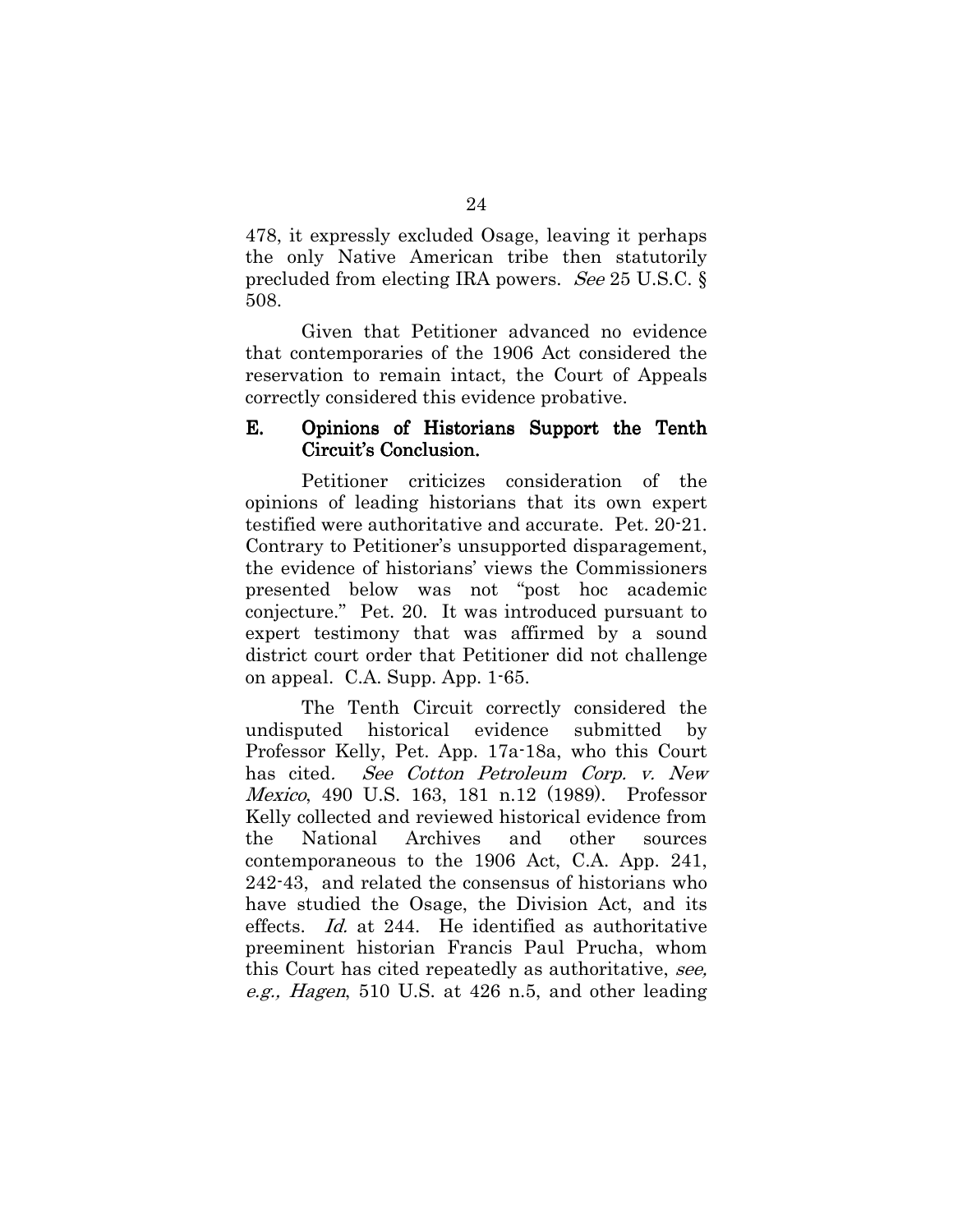historians on federal Indian policy, Oklahoma, and the Osage. The courts below did not err in considering the uncontroverted views of those authorities that the Osage reservation was "dissolved."<sup>19</sup> See Pet. App. 17a-18a (citing Kelly Aff. referencing authoritative works of Terry P. Wilson, The Underground Reservation: Osage Oil (1985); Berlin B. Chapman, *"Dissolution of the Osage* Reservation," Chronicles of Oklahoma (1942); Baird, supra, and Prucha, supra). Professor Kelly testified that their research and conclusions support his conclusion that, following 1906, the Osage Reservation "was dissolved and replaced by Osage County." C.A. Supp. App. 42.

Significantly, Petitioner's only arguably historical witness, ethno-anthropologist Garrick Bailey, Ph.D., testified that Professor Kelly is a "very good historian," C.A. Supp. App. 329, that Kelly accurately "reported what the historical record" said, id. at 331, and that Bailey had not formed a contrary opinion on whether "Osage County today is or is not a reservation," id. at 332. The Court of Appeals did not err in finding this evidence probative.

<sup>19</sup> Far from disallowing historians' opinions, this Court itself has considered historians' reports in disestablishment cases. See Solem, 465 U.S. at 466 n.5 (report of F. Hoxie on Cheyenne River Act of May 29, 1908 "incorporated into the record"), & nn.21, 23, 24 & 25 (referencing Hoxie); Yankton Sioux, 522 U.S. at 346 (citing testimony of tribe's historian). The Circuits the Petition portrays, Pet. 8-11, as in conflict with the Tenth Circuit's Opinion have done so as well. See, e.g., Oneida Indian Nation v. New York, 860 F.2d 1145, 1149 (2d Cir. 1988); United States v. Webb, 219 F.3d 1127, 1137 (9th Cir. 2000).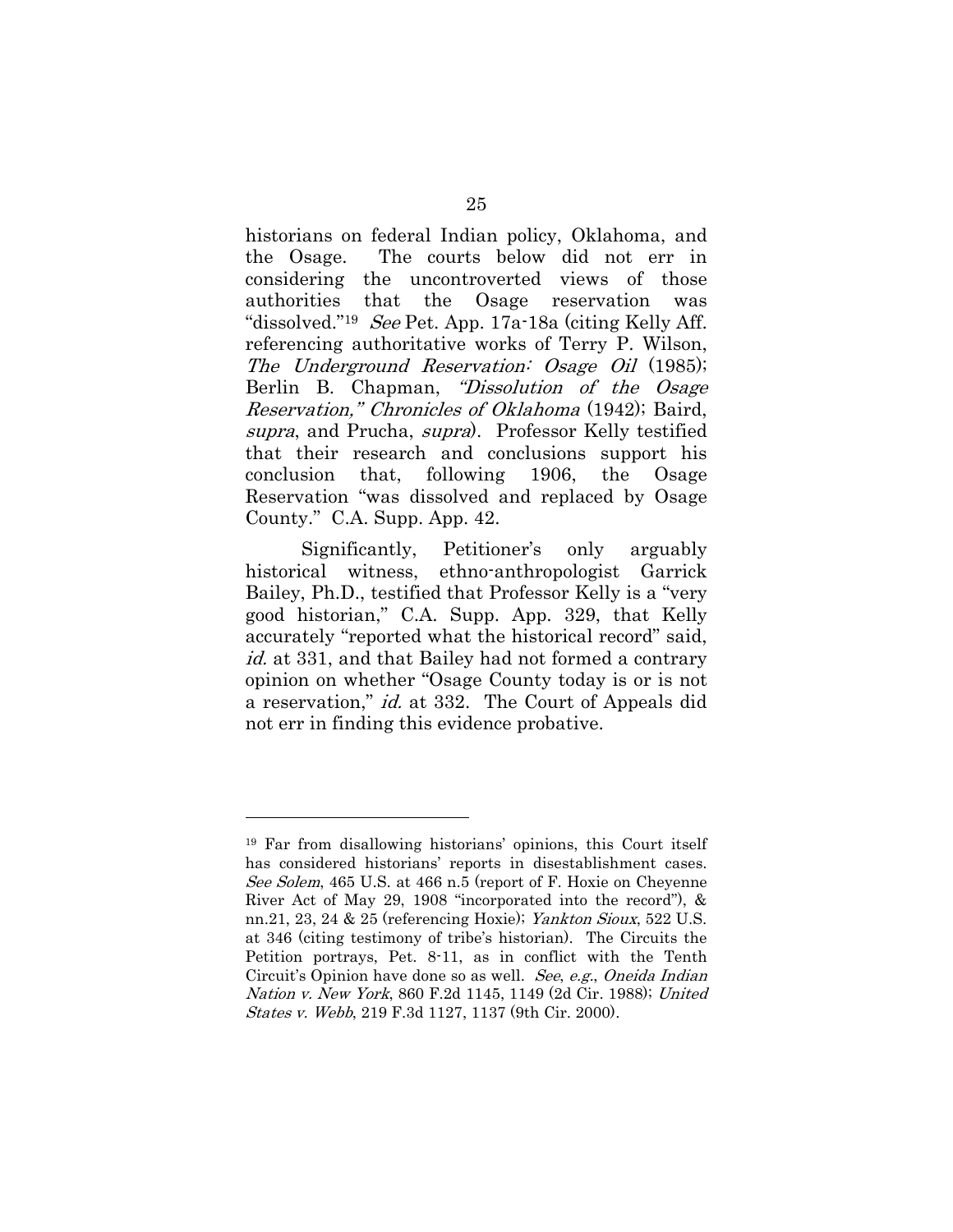# F. Petitioner's Evidence of Recent and Ambiguous References to an "Osage Reservation" Is Not Probative.

 Having submitted no evidence below regarding the period soon following 1906, Petitioner now advances isolated, unsupported federal statements that are more "contemporaneous" with the current litigation than with the dispositive 1906 enactments at issue. Pet. 23-26. The courts below correctly concluded this evidence did not contravene the evidence of the 1906 intentions of Congress. Pet. App. 18a-19a. Petitioner's evidence is entitled to little or no weight under *Solem's* criterion, "events" that occurred after passage" of the dispositive act. 465 U.S. at 471.

The Petition cites no authority supporting the assertions in its Questions Presented that the Second, Eighth and Ninth Circuits have ruled that recent "expert views of the Executive Branch," with other material, may "override" other evidence, or for the novel proposition that the courts below erred in not "obtaining" the views of the Executive Branch. Pet. Question Presented I & II. The cases the Petition cites, in fact, directly contradict these positions. The lead-off case Petitioner advances to portray a split in the Circuits, Oneida, 337 F.3d 139, 162, agrees with the Tenth Circuit on this point, as on others, see Point II infra, rejecting as unprobative of dispositive intent legislative and administrative documents issued at the earliest a half-century after the relevant events. The recent statements of contemporary regulators using the words "Osage Reservation" in the contexts Petitioner advances should be viewed as convenient geographical references, unfounded and uninformed speculation,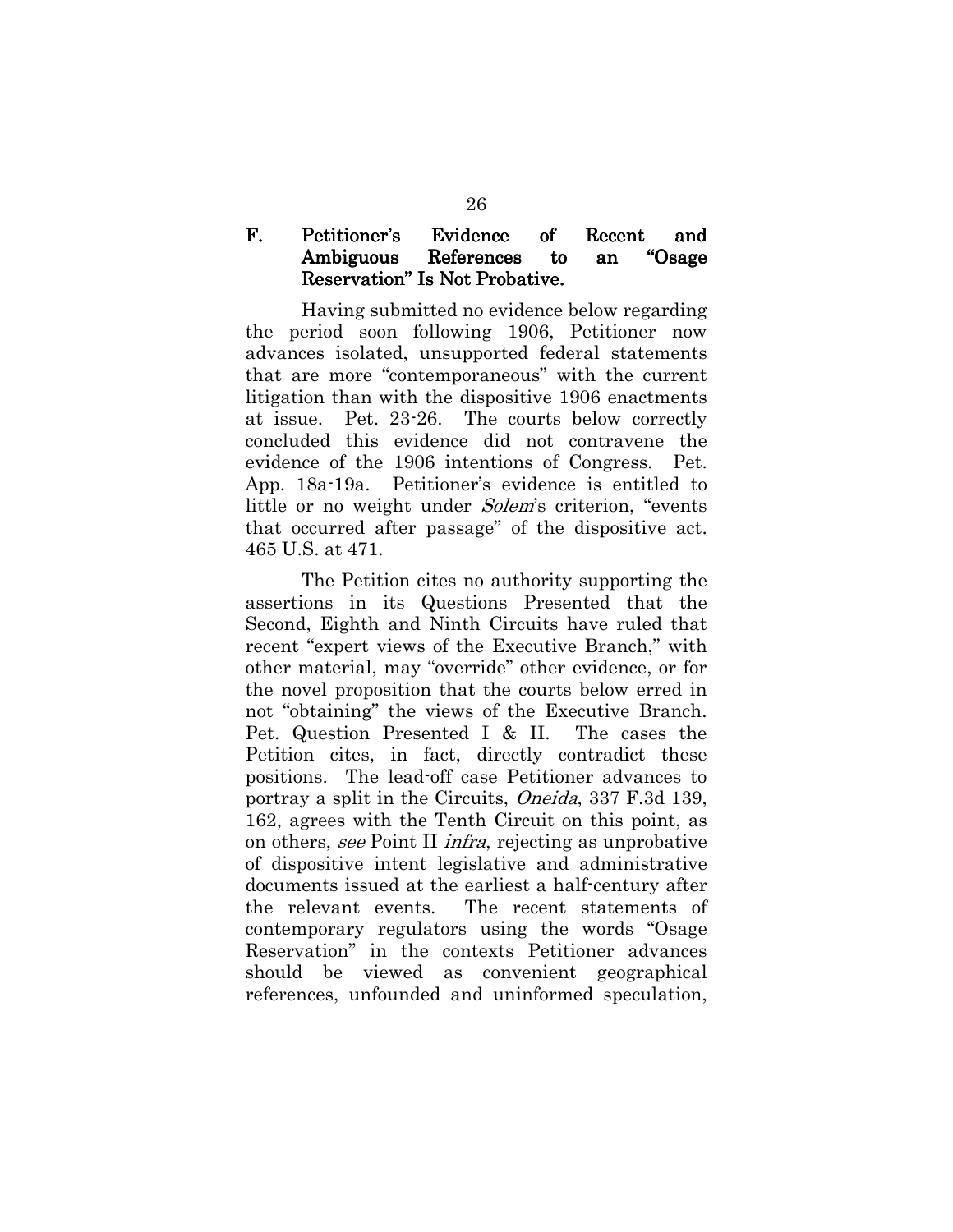or the fruits of contemporary tribal efforts to expand jurisdiction previously abandoned or bypass gaming law requirements.

References to a "reservation" and maps showing an Osage "reservation," Pet. 25, are ambiguous at best given the specific reservation of the minerals underlying the County for the benefit of tribal members. See Wilson, supra. However, if a reference to "reservation" indicates the reserved minerals, a mineral "reservation" would not be material here. See C.A. 175 ("This reservation of mineral rights led to the BLM including an Osage Reservation on a map of the United States."). As the district court observed, Pet. App. 35a (quoting Cohen's Handbook of Federal Indian Law 34 (1982 ed.), a "reservation" must be "lands set aside under federal protection for the residence of tribal Indians."

Nor is it probative that the Acting General Counsel of the National Indian Gaming Commission opined, based on "limited documentation" Petitioner provided, that certain Osage lands lie within a "reservation" or that the agency authorized gaming based on the opinion. Pet. 23 (citing July 28, 2005 Letter, Penny J. Coleman National Indian Gaming Commission, to Richard Meyers, Department of Interior). The opinion does not apply this Court's disestablishment test; rather, it merely catalogues materials Petitioner submitted and concludes that "gaming on the two parcels is authorized." Id.

Other cited references do not support continued reservation status. The 1935 Opinion of the Solicitor, Pet. 28, concerned "crimes and misdemeanors" committed by or against Indians within the "Indian villages," the 480 acres of land retained by the Tribe in the Division Act, not the fee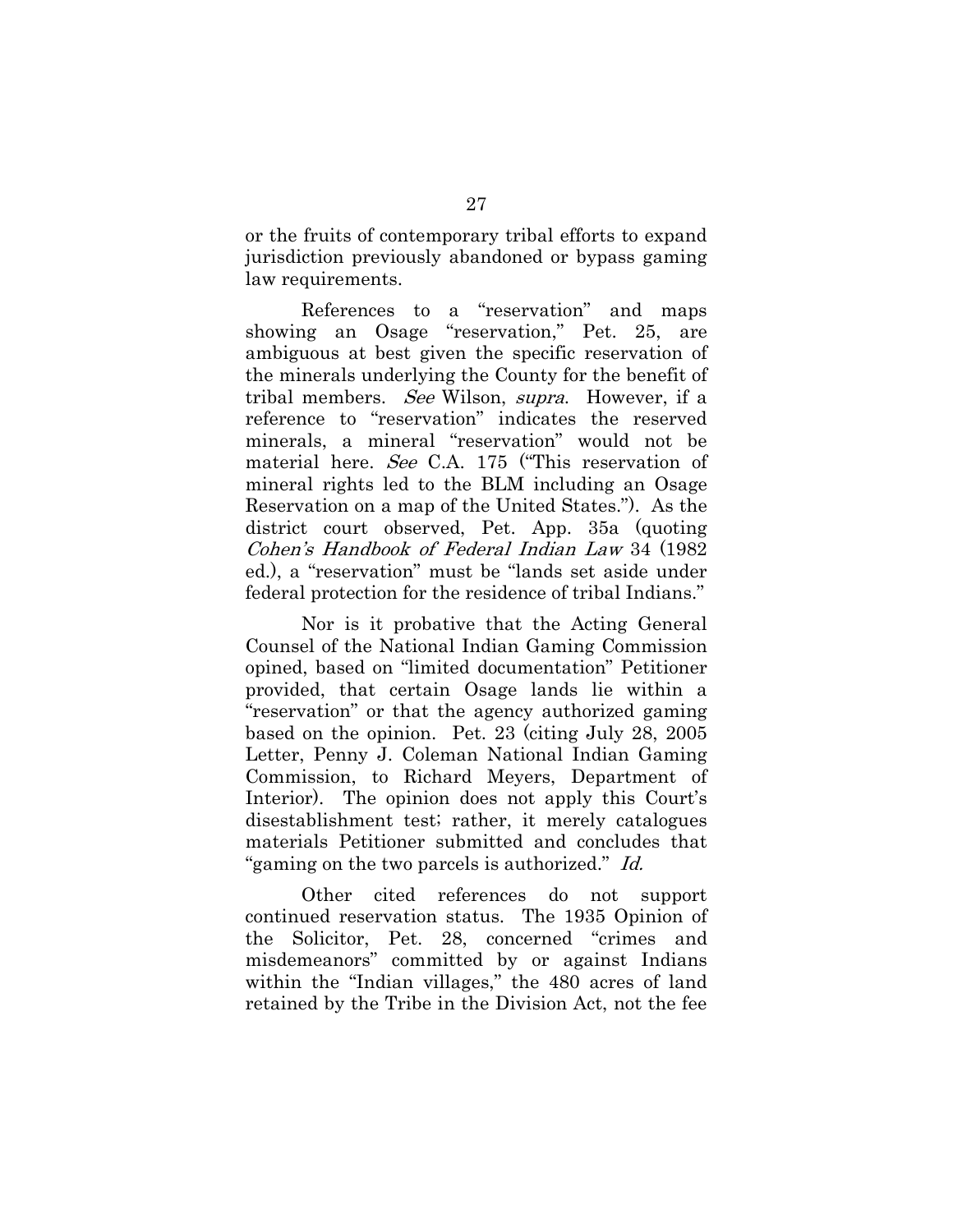lands at issue here. However, the Opinion expressed "no objection . . . to the continued exercise of State jurisdiction in accordance with the practice of some years' standing." The 1994 letter of a Regional Solicitor, Pet. 23, contains no analysis beyond stating the Reservation was created in 1872. C.A. 194-95. The 2006 Stipulation of Fact in litigation Osage filed against the United States, Pet. 26, did not concern reservation status; it concerned royalty accounting on Osage minerals, of course, separately "reserved." The Petition grossly mischaracterizes, Pet. 24, the effect of the Assistant Secretary–Indian Affairs' January 19, 2005 publication of a notice in the Federal Register, "Osage Tribe Liquor Control Ordinance." The publication was purely ministerial act certifying the Nation's adoption of such an ordinance as required by 18 U.S.C. § 1161 and reflects no federal determination concerning the Osage Nation's reservation status. See 70 Fed. Reg. 3054 (Jan. 19, 2005).

None of these documents, tendered without evidentiary foundation, contain probative content concerning the intent of the 1906 Congress which might override views of officials contemporaneous to the Division Act and the Enabling Act.

The only authority the Petition cites for the novel proposition that a court must consider, much less "obtain," the current position of the United States references a position far from current to the disestablishment litigation, Pet. 22 (citing Hagen, 510 U.S. at 417-18). Hagen did not rely on current executive views, but instead referenced 1903 and 1905 executive actions contemporaneous with the dispositive act. Id. at 417-20. But here, the Commissioners' uncontroverted evidence showed the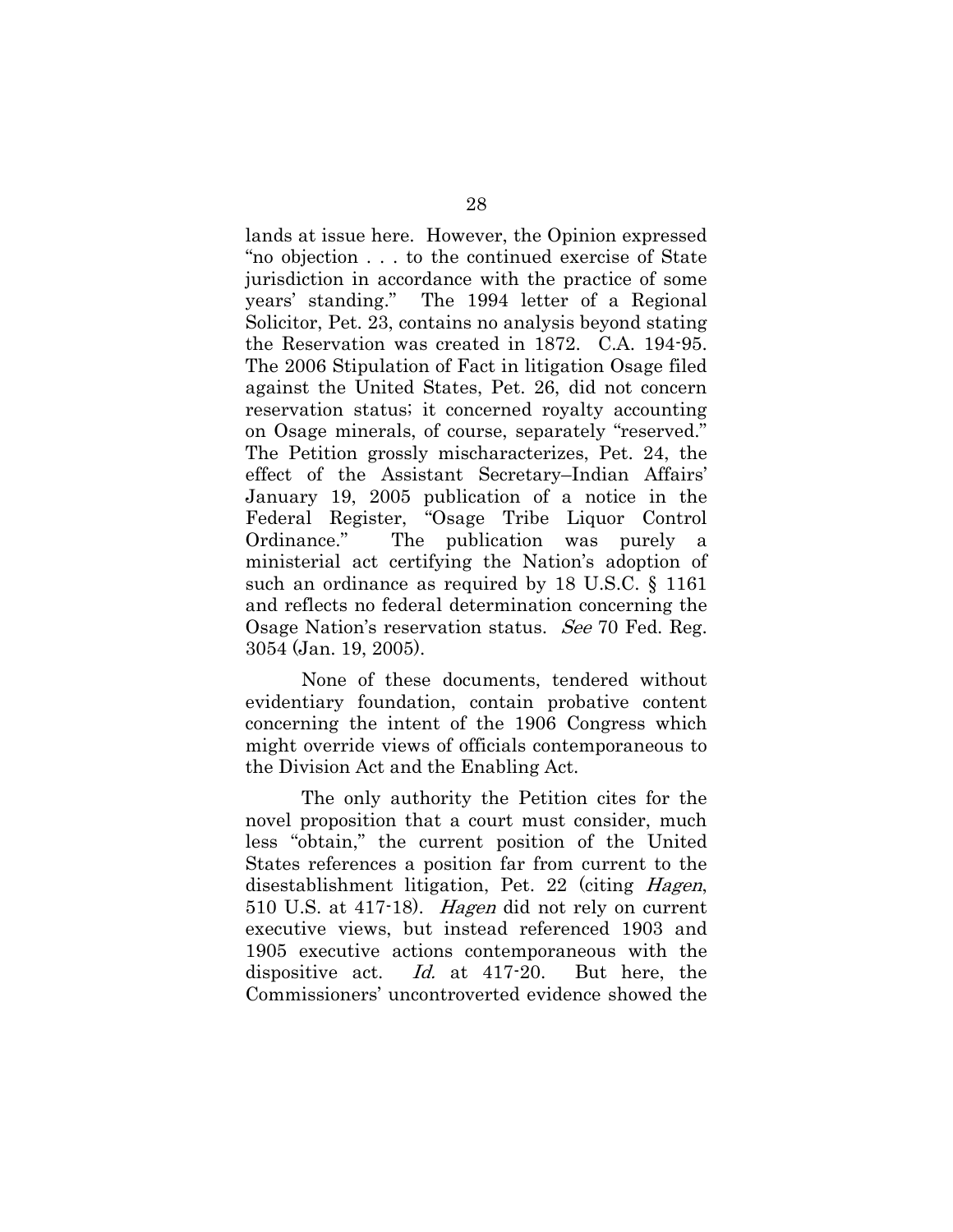Executive Branch during the period soon following 1906 unequivocally considered the reservation terminated. Given that evidence, this Court should reject the Petition's invitation to create a disestablishment jurisprudence that would give weight to fruits of recent legislative and administrative efforts by any side. The Petition's list of recent "reservation" references carries little if any weight.

The courts below correctly relied on the language of the Division Act, negotiating and legislative histories, and evidence contemporaneous to and immediately following the 1906 Act, all supporting the widespread understanding that Congress intended the Act to disestablish the Osage Reservation. That conclusion presents no issue warranting this Court's discretionary review.

# II. THE OPINION BELOW DOES NOT CONFLICT WITH DECISIONS OF OTHER CIRCUITS.

Petitioner fails to demonstrate the existence of a split in the Circuits. Rather, under Solem's "fairly clean analytical structure," different statutory texts, surrounding circumstances, and subsequent histories led to the different results in the one-case-per-Circuit examples the Petition deploys.<sup>20</sup> See Solem, 465 U.S.

<sup>20</sup> Petitioner bases its argument that a conflict within the circuits exists on the faulty premise that an analysis of the "same statutory text" by one court must lead to an identical outcome in another court. Pet. 12 ("The law in the area now varies so substantially by geography that analysis of the same statutory text would produce polar opposite outcomes depending on the circuit in which the case arises or the land happens to lie."). This argument is legally and factually unsupportable. See Minnesota v. Mille Lacs Band of Chippewa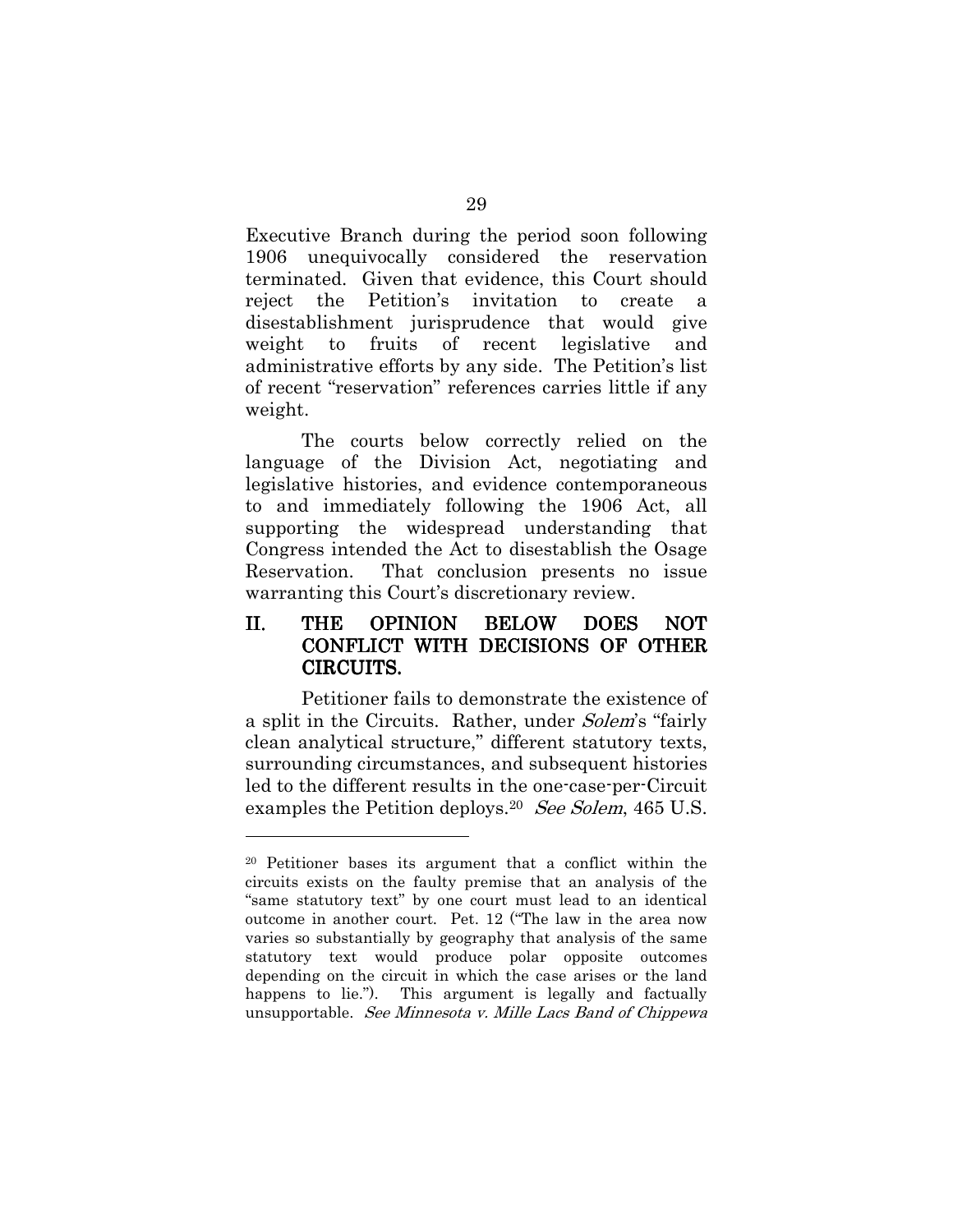at 467 ("Congress was dealing with the surplus land question on a reservation-by-reservation basis, with each surplus land Act employing its own statutory language, the product of a unique set of tribal negotiation and legislative compromise.").

The Second Circuit in *Oneida*, 337 F.3d 139 (2nd Cir. 2003), did not adopt the narrow approach Petitioner urges. The Oneida court recognized that language of cession "is not a prerequisite for a finding of diminishment. Rather an act's legislative history and the subsequent treatment of the land (including settlement patterns), may also suffice." Id. at 159. The Second Circuit clarified that "when these elements, considered in their totality, fail to provide substantial and compelling evidence of a congressional intention to diminish Indian lands, we are bound by our traditional solicitude for the Indian tribes to rule that diminishment did take place." Id. at 160.

The *Oneida* court rejected the argument that legislative and administrative documents and subsequent treatment of the reservation demonstrated that the reservation had been disestablished, not because they were legally immaterial but because they were factually insufficient because remote in time from the dispositive actions. Id. at 162-64. There is no material distinction between the legal standards the Second Circuit applied in Oneida and those the Tenth Circuit applied here.

Indians, 526 U.S. 172, 202 (1999) ('The . . . argument that similar language in two Treaties involving different parties has precisely the same meaning reveals a fundamental misunderstanding of basic principles of treaty construction.").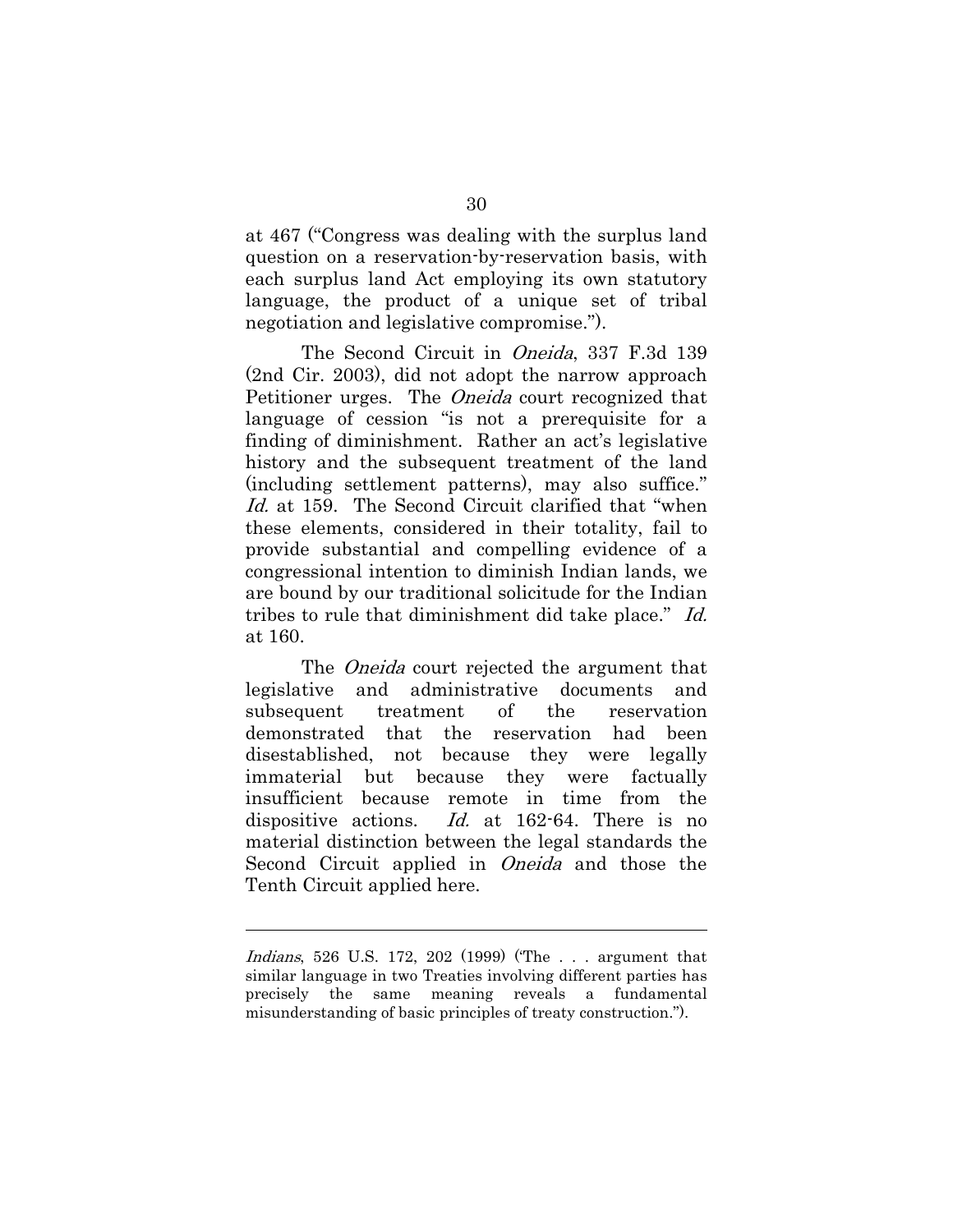Similarly, in United States v. Webb, 219 F.3d 1127 (9th Cir. 2000), the Ninth Circuit did not mechanically conclude that the absence of explicit language disestablishing the reservation rendered any further analysis unnecessary. Instead, after recognizing that the language of the General Allotment Act did not evidence Congress' intent to disestablish the Nez Perce Reservation, the court found the text of the relevant act, including a savings clause added at the Nez Perce's insistence, and the circumstances leading to and following passage of the dispositive 1893 Agreement, reflected that federal officials, the Nez Perce, Congress, and State officials all considered the Reservation to remain. Id. at 1135-37. Webb did not reject evidence of contemporaneous understanding because it was legally immaterial. Id. at 1137 n.15. Nor did the court refuse to consider historical testimony. Rather, "[t]he historical information independently confirm[ed] that there was no intent to diminish or disestablish the Nez Perce Reservation." Id. at 1138. The decision below does not conflict with Webb.

The Eighth Circuit's decision in Yankton Sioux Tribe v. Podhradsky, 606 F.3d 994 (8th 2010) ("Podhradsky"), does not even address the issue Petitioner posits, much less reflect a circuit division. The cited pages of the Eighth Circuit's decision, 606 F.3d at 1008-10, address disestablishment in light of this Court's Yankton Sioux decision and the Eighth Circuit's earlier decision in Yankton Sioux Tribe v. Gaffey, 188 F.3d 1010, 1022 (8th Cir. 1999) ("Gaffey" II"). There is no indication in *Podhradsky*, or the district court decision it reviewed, Yankton Sioux Tribe v. Podhradsky, 529 F. Supp. 2d 1040, 1045-46, 1052-53 (D.S.D. 2007), that either court declined to consider or discounted the significance of the kinds of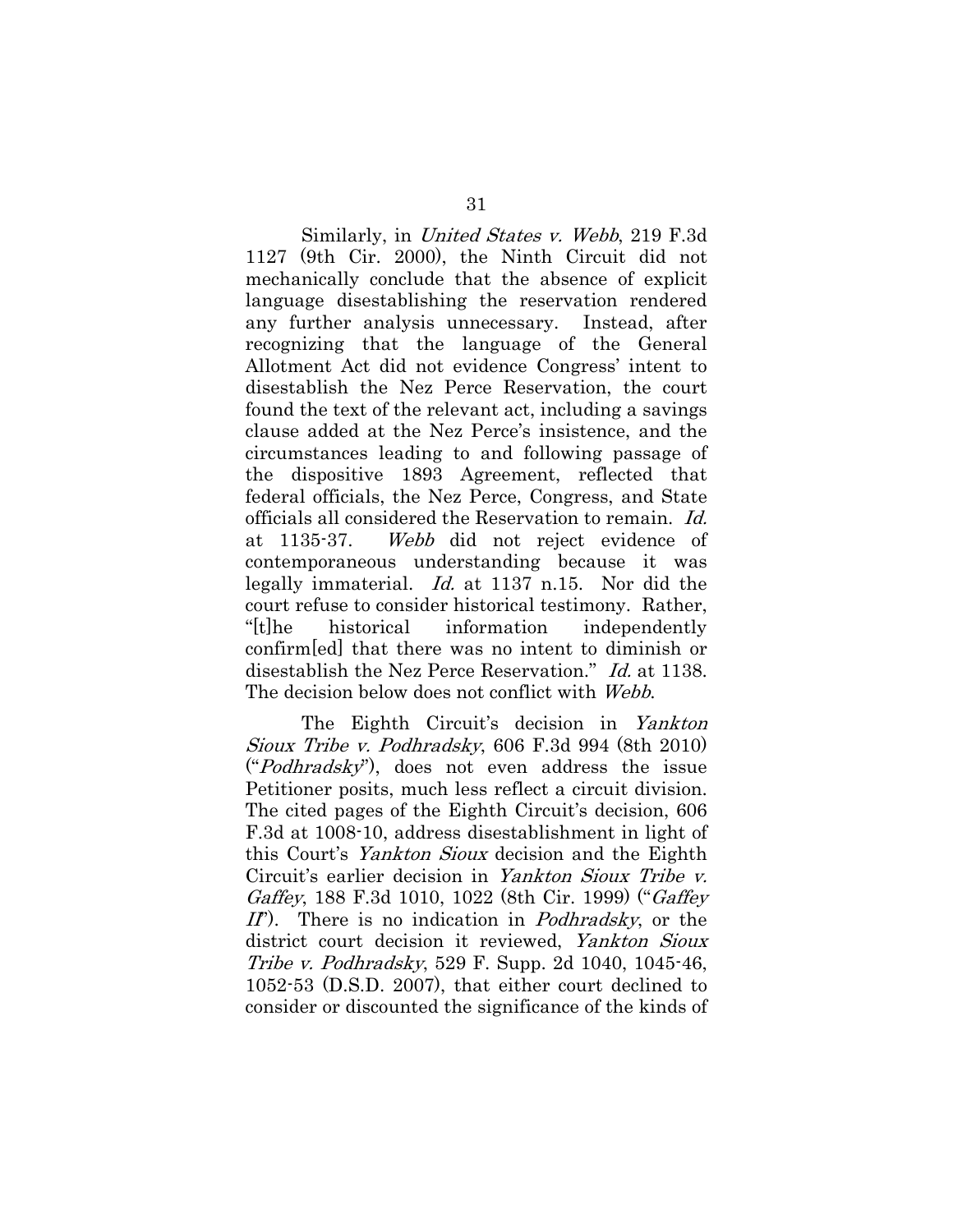evidence the Petition disparages here—or that any party advanced such evidence. However, the Eighth Circuit looked beyond the statutory text and placed weight, on the "historical record" of negotiations, just as the Court of Appeals did below. Pet. App.14a-18a.<sup>21</sup>

That the Tenth and Eighth Circuits are in concert is plainer still when Podhradsky is viewed against its predecessor decisions, Yankton Sioux, in which this Court extensively considered the 1894 Act, its language, legislative history, contemporaneous events surrounding passage, and subsequent treatment of the area, and *Gaffey II*. In Gaffey II, the Eighth Circuit recognized that "lelach" act must be analyzed individually, its effect depending on the language used and the circumstances of its passage." Gaffey II, 188 F.3d at 1022. Gaffey II expressly accords subsequent events weight consistent with the decision below: "Although evidence regarding the subsequent treatment of the area cannot control when there is strong textual and contemporaneous evidence regarding the status of the land in question, courts have consistently recognized that events occurring after the passage of [an act] may shed light on the contemporaneous understanding of the act"; and, "[e]stablished jurisdictional patterns may also over time lead to the development of justifiable expectations which the Supreme Court has found worthy of consideration."

<sup>21</sup> Petitioner's reliance on Yellowbear v. Wyoming, 174 P.3d 1270 (Wyo. 2008), as further evidence of a conflict is misplaced. Indeed, in that case, after finding hallmark language of disestablishment, id. at 1282, the court nevertheless looked to circumstances surrounding passage of the act and subsequent treatment of the area. Id. at 1282-84.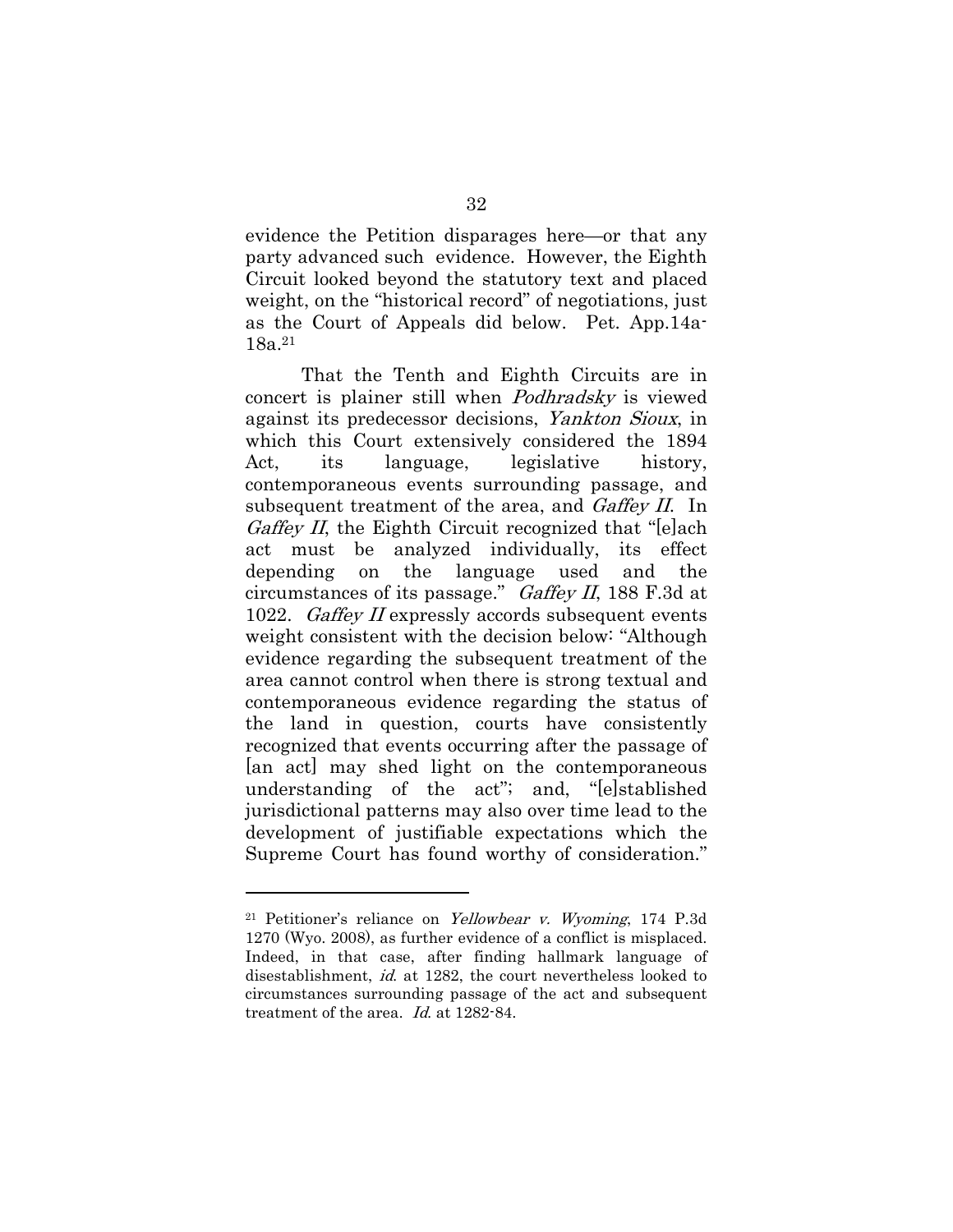Id. at 1028. Gaffey II agreed also with the decision below in finding "limited interpretation value" in evidence of "Yankton Sioux Reservation" in later administrative documents and maps. Id. at 1029 n.11. The Eighth Circuit's jurisprudence does not conflict with the decision below.<sup>22</sup>

Any differences between the decision below and the holdings of other Circuits are based on the differences in the records before the courts and do not warrant this Court's review.

## III. THIS CASE DOES NOT PRESENT A SUBSTANTIAL FEDERAL QUESTION. QUESTION.

Petitioner and Amicus falsely portray the decision below as injecting uncertainty regarding civil or criminal jurisdiction.23 This Court rightly rejected similar fears in Rosebud: "To the extent that [tribal] members . . . are living on [non-reservation] allotted land . . ., they, too, are on 'Indian country,' within the definition of 18 U.S.C. § 1151, and hence subject to federal provisions and protections." 430 U.S. at 615 n. 48.

<sup>22</sup> Given that there is no conflict between the Opinion and the decisions of the Second, Eighth, and Ninth Circuits, the Seventh Circuit decision in Wisconsin v. Stockbridge-Munsee Cmty., 554 F.3d  $657$  (7th Cir. 2009), is not material here. However, the Seventh Circuit analyzed both clear statutory text and compelling surrounding circumstances in its diminishment analysis. See id. at 665 (Ripple, J., concurring).

<sup>23</sup> The Petition also seeks to invoke this Court's discretionary review by referring to this Court's recent grant of *certiorari* in Madison County v. Oneida Indian Nation, No. 10-72, 79 USLW 3062 (U.S. Oct. 12, 2010). See Pet. 29. This Court, however, recently remanded the case to the Second Circuit Court of Appeals, No. 10-72, 562 U.S. \_\_\_, \_\_\_ S. Ct.\_\_\_ (Jan. 10, 2011), and thus, *Madison* no longer "confirms the importance of the [disestablishment] question." Pet. 29.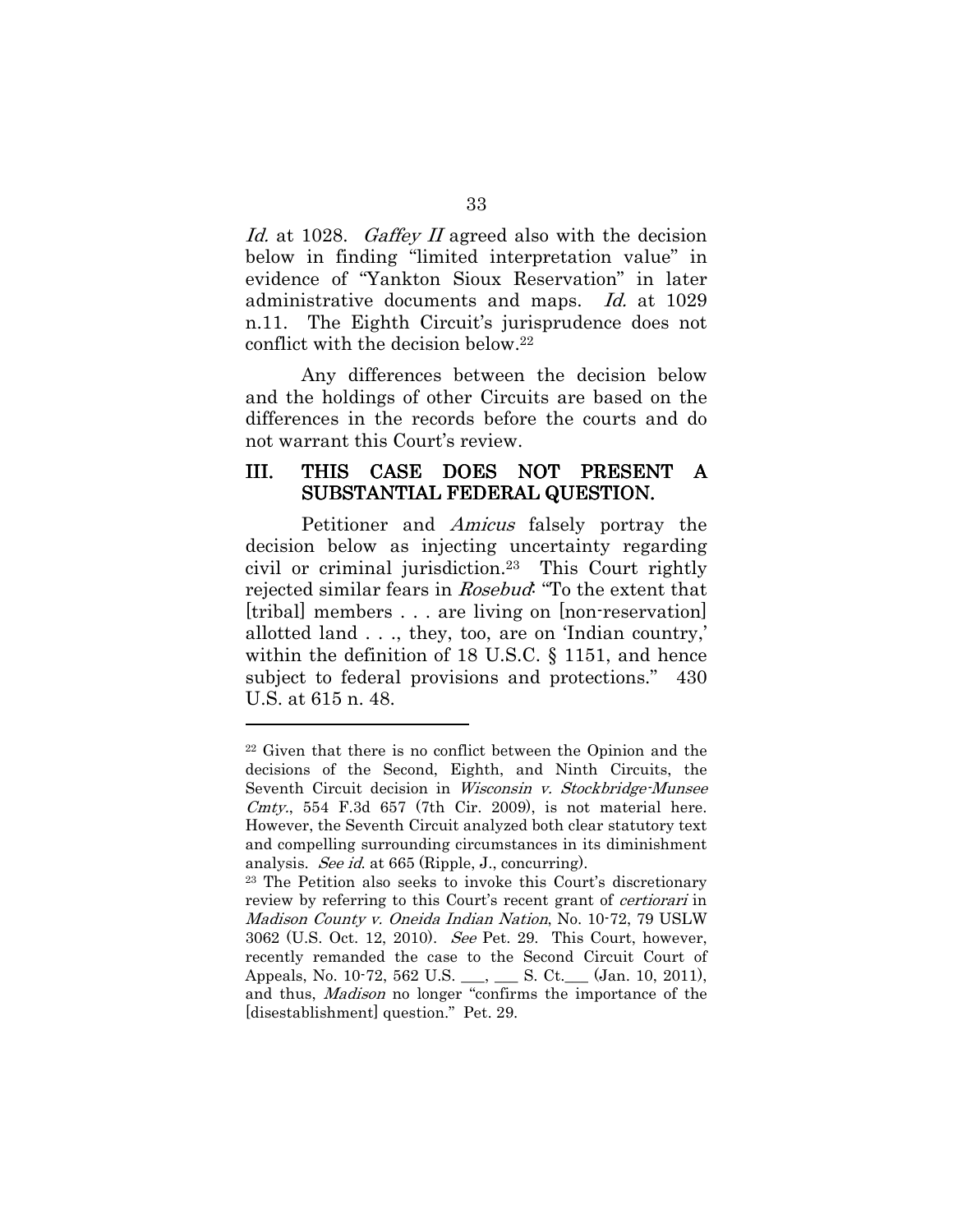Any jurisdictional confusion regarding whether a tribe, state or federal government has criminal and civil authority arises, not by the decision below, but because allotment-era Congresses enacted certain allotment-era acts that disestablished or diminished reservations and others that did not. See Solem, 465 U.S. at 468 ("[I]t is settled law that some surplus lands Acts diminished reservations, and other surplus lands Acts did not." (Citations omitted.)). Striving to discern congressional intent in each of its disestablishment and diminishment cases, this Court has crafted an analytical framework that pragmatically addresses Amicus' concerns by providing a fact-specific analysis to discern Congress' intent while honoring the context in which the allotment era Congresses acted and according weight to longstanding jurisdictional expectations. The Tenth Circuit's straightforward application of that standard does not create issues capable of recurrence.

The Tenth Circuit's finding of congressional intent to disestablish the Reservation reaffirms longstanding understandings and expectations that the State and County would exercise authority over the former reservation, understanding which are reflected in on-the-ground law enforcement today. See Rosebud, 430 U.S. at 603-04 ("Since state jurisdiction over the area within a reservation's boundaries is quite limited, the fact that neither Congress nor the Department of Indian Affairs has sought to exercise its authority over this area, or to challenge the State's exercise of this authority is a factor entitled to weight as part of the 'jurisdictional history."").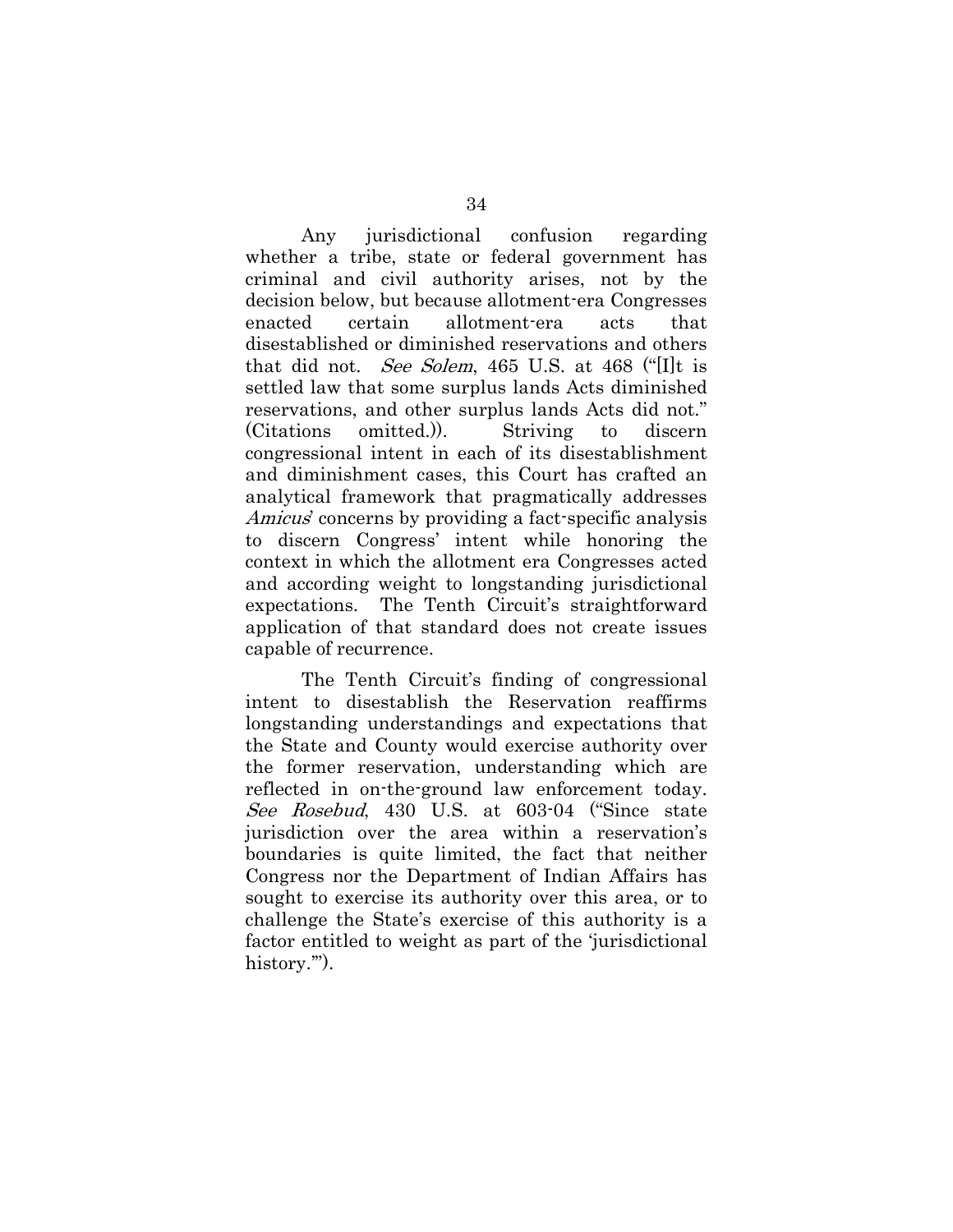The Tenth Circuit's decision does not inject uncertainty into Indian country jurisdiction. Rather, the narrow analysis Petitioner and Amicus advocate, prohibiting consideration of longstanding jurisdictional history if the statutory text does not satisfy their proposed elevated interpretive standard, truly would threaten to destabilize civil and criminal jurisdiction. Their test would optimize the ability of a civil litigant, government, or criminal defendant, advancing a newly-minted statutory interpretation, to overturn longstanding jurisdictional expectations, even those shown by unequivocal evidence of contemporary understandings and subsequent demographic and jurisdictional history, like those presented here. Petitioner and Amicus disregard that, "[w]hen a party belatedly asserts a right to present and future sovereignty over territory, longstanding observances and settled expectations are prime considerations." City of Sherrill, 544 U.S. at 218 (footnote omitted). Upsetting such settled expectations, in fact, is precisely Petitioner's objective here. This is not the proper case in which to address Amicus' concern.

#### **CONCLUSION**

For the foregoing reasons, the Petition for a writ of *certiorari* should be denied.